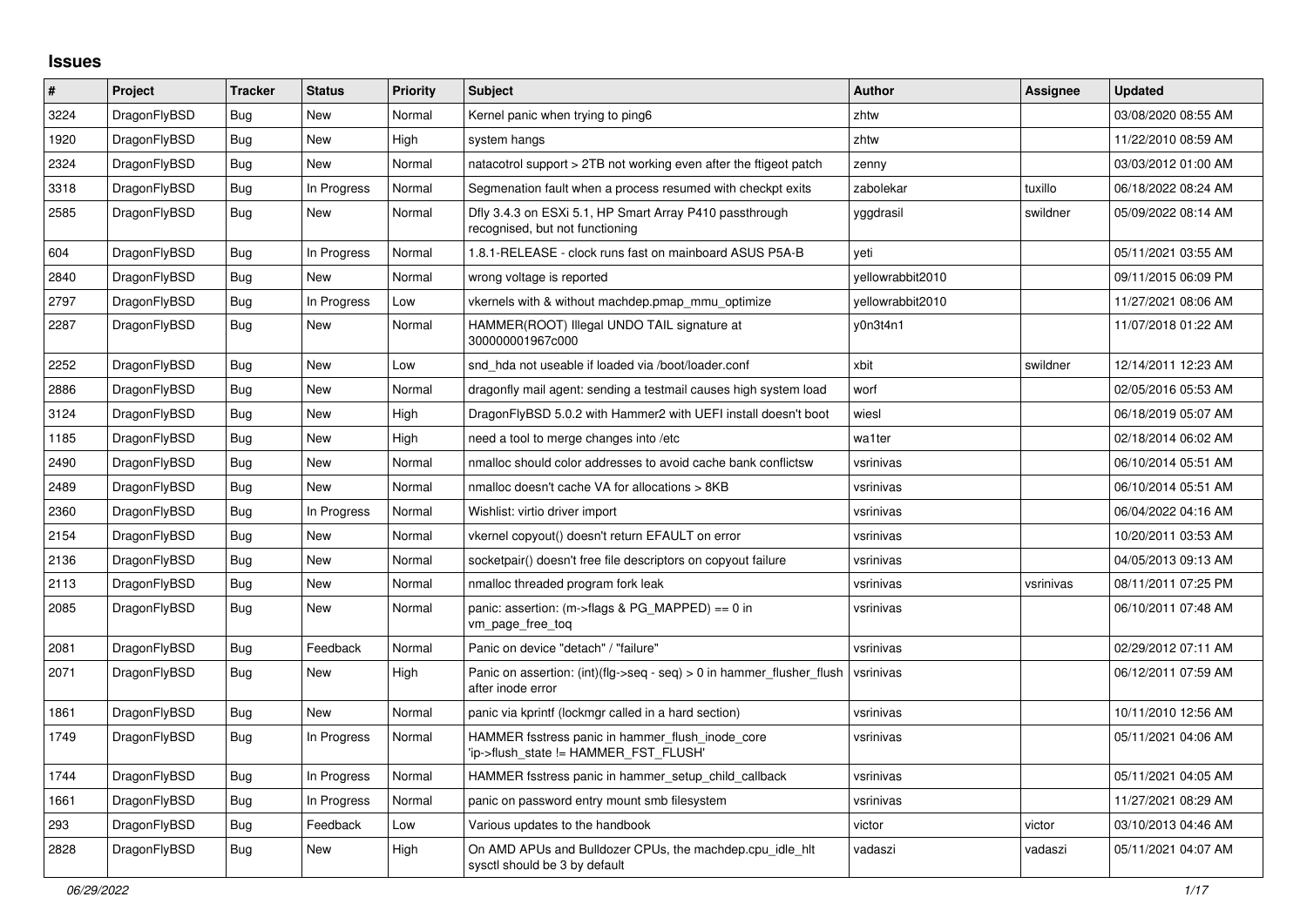| $\vert$ # | Project      | <b>Tracker</b> | <b>Status</b> | <b>Priority</b> | Subject                                                                                                   | <b>Author</b> | Assignee | <b>Updated</b>      |
|-----------|--------------|----------------|---------------|-----------------|-----------------------------------------------------------------------------------------------------------|---------------|----------|---------------------|
| 3314      | DragonFlyBSD | Bug            | New           | Normal          | Bring virtio_console(4) from FreeBSD                                                                      | tuxillo       | tuxillo  | 05/29/2022 08:24 AM |
| 3295      | DragonFlyBSD | <b>Bug</b>     | In Progress   | Normal          | Adapt devel/libvirt for nvmm                                                                              | tuxillo       | tuxillo  | 11/03/2021 04:56 PM |
| 3196      | DragonFlyBSD | <b>Bug</b>     | New           | Normal          | test issue after redmine upgrade (2)                                                                      | tuxillo       |          | 07/05/2019 04:33 AM |
| 3157      | DragonFlyBSD | <b>Bug</b>     | <b>New</b>    | Normal          | TP-Link UE300 not working in 5.2-RELEASE                                                                  | tuxillo       |          | 11/15/2018 02:08 PM |
| 2647      | DragonFlyBSD | <b>Bug</b>     | <b>New</b>    | Normal          | HAMMER panic on 3.6.0                                                                                     | tuxillo       |          | 05/11/2021 03:54 AM |
| 2641      | DragonFlyBSD | <b>Bug</b>     | New           | Normal          | Panic when loading natapci as module                                                                      | tuxillo       |          | 05/11/2021 03:54 AM |
| 2638      | DragonFlyBSD | <b>Bug</b>     | Feedback      | High            | Fix machdep.pmap_mmu_optimize                                                                             | tuxillo       |          | 05/11/2021 04:07 AM |
| 2636      | DragonFlyBSD | <b>Bug</b>     | Feedback      | Low             | Add -x flag to iostat (a la solaris)                                                                      | tuxillo       |          | 05/11/2021 04:07 AM |
| 2631      | DragonFlyBSD | <b>Bug</b>     | In Progress   | Low             | Verify library versioning current with full package build and switch it<br>on (after publishing packages) | tuxillo       |          | 05/11/2021 04:06 AM |
| 2630      | DragonFlyBSD | <b>Bug</b>     | New           | Normal          | Bring in latest iconv fixes from FreeBSD10 as well as csmapper<br>updates                                 | tuxillo       |          | 05/11/2021 03:54 AM |
| 2629      | DragonFlyBSD | Bug            | New           | Normal          | Replace gcc44 with llvm34, clang34, and libc++                                                            | tuxillo       |          | 06/02/2014 02:30 PM |
| 2556      | DragonFlyBSD | <b>Bug</b>     | Feedback      | Normal          | DragonFly v3.5.0.81.gd3479 - Process signal weirdness                                                     | tuxillo       |          | 12/17/2013 03:48 PM |
| 2498      | DragonFlyBSD | <b>Bug</b>     | New           | Normal          | DFBSD v3.2.2-RELEASE - LIST_FIRST(&bp->b_dep) == NULL"<br>failed in vfs_vmio_release                      | tuxillo       |          | 05/31/2022 04:09 PM |
| 2495      | DragonFlyBSD | <b>Bug</b>     | New           | High            | DFBSD v3.3.0.960.g553fe7 - ocnt != 0" failed in<br>prop_object_release                                    | tuxillo       |          | 05/31/2022 04:08 PM |
| 2358      | DragonFlyBSD | <b>Bug</b>     | In Progress   | Normal          | DFBSD v3.0.2.32.g928ca - panic: hammer: insufficient undo FIFO<br>space!                                  | tuxillo       | tuxillo  | 05/10/2021 02:50 AM |
| 2351      | DragonFlyBSD | <b>Bug</b>     | In Progress   | Normal          | DFBSD v3.1.0.579.g44ccf - Stuck during startup, random freezes                                            | tuxillo       |          | 04/24/2012 08:21 AM |
| 2345      | DragonFlyBSD | <b>Bug</b>     | In Progress   | Normal          | DFBSD v3.1.0.457.gd679f - NFS panic on diskless station                                                   | tuxillo       |          | 04/07/2012 05:22 PM |
| 2283      | DragonFlyBSD | Bug            | New           | Normal          | DFBSD DragonFly v2.13.0.957.g4f459 - pmap_release: page<br>should already be gone 0xc27120bc              | tuxillo       |          | 01/23/2012 03:03 AM |
| 2282      | DragonFlyBSD | <b>Bug</b>     | In Progress   | Normal          | gdb segfaults with certain corefiles                                                                      | tuxillo       |          | 01/18/2012 04:40 PM |
| 2224      | DragonFlyBSD | Bug            | <b>New</b>    | Normal          | v2.13.0.291.gaa7ec - Panic on fq while installing world                                                   | tuxillo       |          | 11/18/2011 01:40 AM |
| 2171      | DragonFlyBSD | Bug            | <b>New</b>    | Normal          | DFBSD v2.13.0.151.gdc8442 - panic: assertion "(*ptep &<br>$(PG$ MANAGED $ PG$ V)) == PG V"                | tuxillo       |          | 11/04/2011 05:06 PM |
| 2166      | DragonFlyBSD | Bug            | New           | Normal          | DFBSD v2.13.0.109.g05b9d - Strange lockups                                                                | tuxillo       |          | 10/29/2011 11:20 AM |
| 2129      | DragonFlyBSD | <b>Bug</b>     | New           | Normal          | DFBSD v2.11.0.661.gf9438 i386 - panic: lockmgr thrd_sleep                                                 | tuxillo       |          | 09/05/2011 09:49 AM |
| 2084      | DragonFlyBSD | Bug            | New           | Normal          | DFBSD v2.11.0.242.g4d317 - panic: zone: entry not free                                                    | tuxillo       |          | 07/03/2012 01:23 AM |
| 2078      | DragonFlyBSD | <b>Bug</b>     | New           | Normal          | DFBSD i386 v2.11.0.201.g3ed2f - Panic during installworld into a<br>vn0 device                            | tuxillo       |          | 05/19/2011 07:50 PM |
| 1959      | DragonFlyBSD | Bug            | New           | Normal          | DFBSD v2.9.1.422.gc98f2 - Panic during boot - IPv6 and PF                                                 | tuxillo       |          | 01/13/2011 03:37 AM |
| 1867      | DragonFlyBSD | <b>Bug</b>     | New           | Normal          | it(4) motherboard and fan problems                                                                        | tuxillo       |          | 07/08/2011 10:48 AM |
| 1819      | DragonFlyBSD | <b>Bug</b>     | In Progress   | Low             | truss - Major revamping task list                                                                         | tuxillo       | tuxillo  | 11/27/2021 08:45 AM |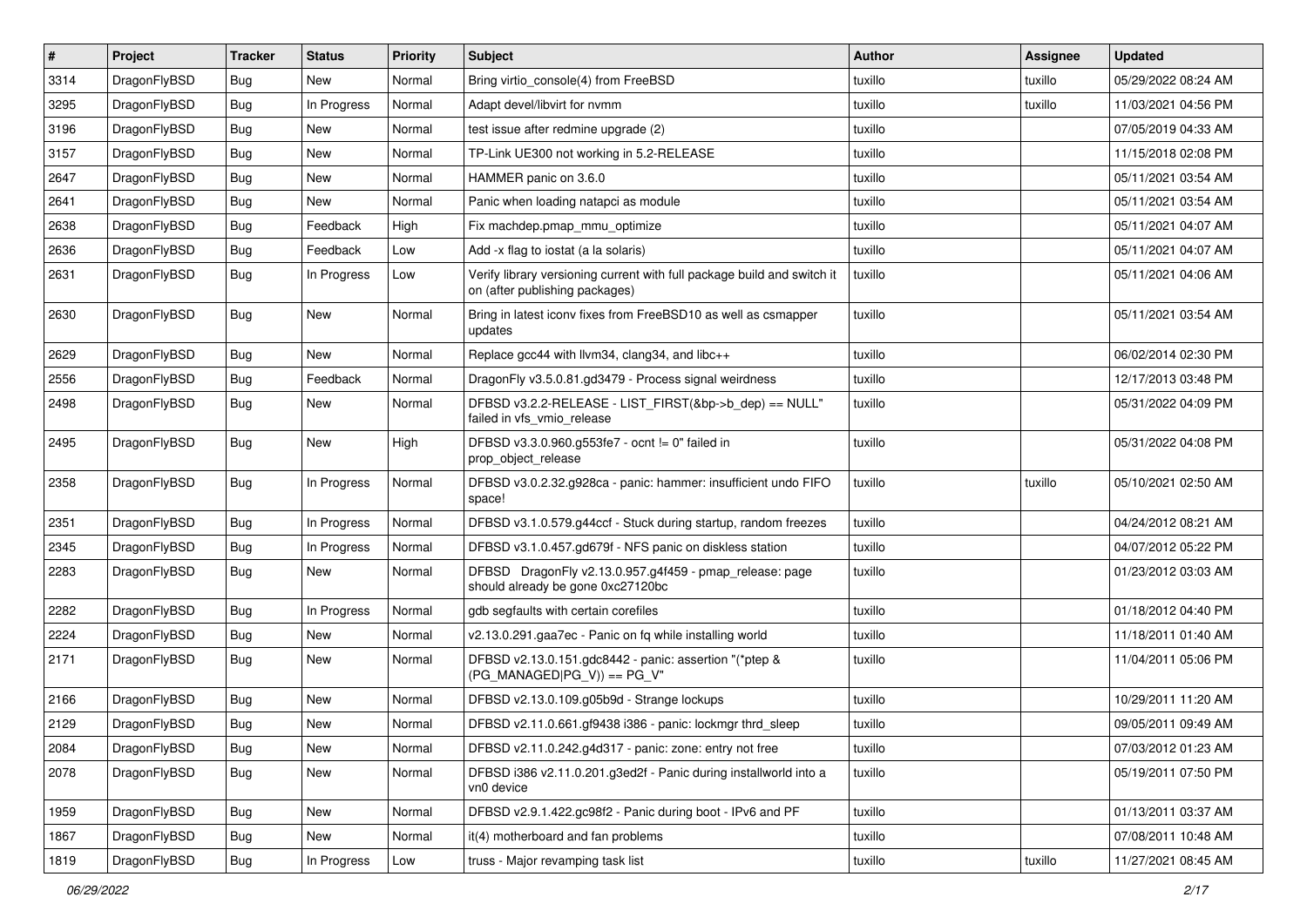| $\sharp$ | Project      | <b>Tracker</b> | <b>Status</b> | <b>Priority</b> | Subject                                                                                                  | Author            | Assignee | <b>Updated</b>      |
|----------|--------------|----------------|---------------|-----------------|----------------------------------------------------------------------------------------------------------|-------------------|----------|---------------------|
| 1332     | DragonFlyBSD | Bug            | Feedback      | Normal          | DFBSD 2.2 - Booting usbcdrom/usbsticks on thinkpad hangs on<br>"BTX Halted"                              | tuxillo           |          | 05/11/2021 04:00 AM |
| 2140     | DragonFlyBSD | Bug            | <b>New</b>    | High            | hammer io delallocate panic with 'duplicate entry' message                                               | ttw               |          | 10/07/2011 12:22 PM |
| 3231     | DragonFlyBSD | <b>Bug</b>     | New           | Normal          | wifi drops on 5.8                                                                                        | tse               |          | 04/06/2020 05:08 AM |
| 3225     | DragonFlyBSD | Bug            | <b>New</b>    | Normal          | nfsd freeze when using qemu                                                                              | tse               |          | 03/17/2020 11:52 AM |
| 3208     | DragonFlyBSD | <b>Bug</b>     | <b>New</b>    | Normal          | Crash related to nfsd                                                                                    | tse               |          | 06/11/2020 05:52 AM |
| 3199     | DragonFlyBSD | <b>Bug</b>     | <b>New</b>    | Normal          | PFS label not found panic                                                                                | tse               |          | 08/21/2019 03:51 AM |
| 3197     | DragonFlyBSD | <b>Bug</b>     | New           | Normal          | DragonFly upgrades                                                                                       | tse               |          | 04/18/2020 04:18 PM |
| 3170     | DragonFlyBSD | <b>Bug</b>     | New           | Normal          | repeatable nfsd crash                                                                                    | tse               |          | 06/11/2020 05:52 AM |
| 806      | DragonFlyBSD | Bug            | Feedback      | Normal          | boot error on MacBook                                                                                    | tralamazza        |          | 06/04/2022 05:28 AM |
| 3319     | DragonFlyBSD | <b>Bug</b>     | New           | Normal          | setproctitle() calls can change effect of later setproctitle() calls                                     | tonyc             |          | 06/29/2022 06:10 PM |
| 3252     | DragonFlyBSD | <b>Bug</b>     | New           | Normal          | tcsetattr/tcgetattr set errno incorrectly on non-TTY                                                     | tonyc             |          | 10/26/2020 09:34 PM |
| 1579     | DragonFlyBSD | Bug            | Feedback      | Normal          | dfly 2.4.1 does not like HP DL360G4p and Smart Array 6400 with<br>MSA20                                  | tomaz.borstnar    | tuxillo  | 06/02/2014 02:44 PM |
| 1282     | DragonFlyBSD | Bug            | Feedback      | Normal          | panic (trap 12) when booting SMP kernel on Atom 330 (dual core)                                          | tomaz.borstnar    |          | 05/11/2021 04:00 AM |
| 2473     | DragonFlyBSD | Bug            | <b>New</b>    | Normal          | Kernel crash when trying to up the wpi0 device (Dfly<br>v3.3.0.758.g47388-DEVELOPMENT)                   | tomaz             |          | 02/24/2014 08:50 AM |
| 2931     | DragonFlyBSD | Bug            | <b>New</b>    | Low             | 'gdb' of 'vkernel' unable to print backtrace                                                             | tofergus          |          | 07/26/2016 01:51 PM |
| 2930     | DragonFlyBSD | <b>Bug</b>     | New           | High            | 'objcache' causes panic during 'nfs_readdir'                                                             | tofergus          |          | 07/26/2016 01:09 PM |
| 2812     | DragonFlyBSD | <b>Bug</b>     | <b>New</b>    | Normal          | Panic on Intel DE3815TYKHE                                                                               | tmorp             |          | 05/14/2015 03:14 PM |
| 3316     | DragonFlyBSD | Bug            | New           | Normal          | hammer2_dirent_create() allows creating >1 dirents with the same<br>name                                 | tkusumi           |          | 06/05/2022 12:35 PM |
| 3269     | DragonFlyBSD | Bug            | In Progress   | Normal          | Is double-buffer'd buf still required by HAMMER2 ?                                                       | tkusumi           |          | 05/12/2021 04:09 PM |
| 3266     | DragonFlyBSD | Bug            | New           | High            | Filesystems broken due to "KKASSERT(count &<br>TOK_COUNTMASK);"                                          | tkusumi           |          | 03/15/2021 01:21 PM |
| 3249     | DragonFlyBSD | Bug            | <b>New</b>    | Normal          | HAMMER2 fsync(2) not working properly                                                                    | tkusumi           |          | 09/21/2020 07:07 AM |
| 3246     | DragonFlyBSD | Bug            | New           | Normal          | HAMMER2 unable to handle ENOSPC properly                                                                 | tkusumi           |          | 09/04/2020 11:11 AM |
| 3184     | DragonFlyBSD | <b>Bug</b>     | <b>New</b>    | Normal          | tsleep(9) return value when PCATCH specified                                                             | tkusumi           |          | 04/03/2019 06:49 AM |
| 2857     | DragonFlyBSD | <b>Bug</b>     | <b>New</b>    | Normal          | hammer stalls via bitcoin-qt                                                                             | tkusumi           |          | 11/30/2015 06:52 AM |
| 2459     | DragonFlyBSD | <b>Bug</b>     | Feedback      | Normal          | apic problems with HP Probook 4510s                                                                      | thowe             |          | 11/27/2021 08:22 AM |
| 2609     | DragonFlyBSD | Bug            | New           | Normal          | master: panic: assertion<br>"LWKT_TOKEN_HELD_ANY(vm_object_token(object))" failed in<br>swp_pager_lookup | thomas.nikolaisen |          | 11/28/2013 11:36 AM |
| 2436     | DragonFlyBSD | <b>Bug</b>     | New           | Normal          | panic: assertion "lp->lwp_qcpu == dd->cpuid" failed in<br>dfly_acquire_curproc                           | thomas.nikolajsen |          | 01/23/2013 11:07 AM |
| 2296     | DragonFlyBSD | Bug            | In Progress   | High            | panic: assertion "m->wire_count > 0" failed                                                              | thomas.nikolajsen |          | 08/30/2012 06:09 AM |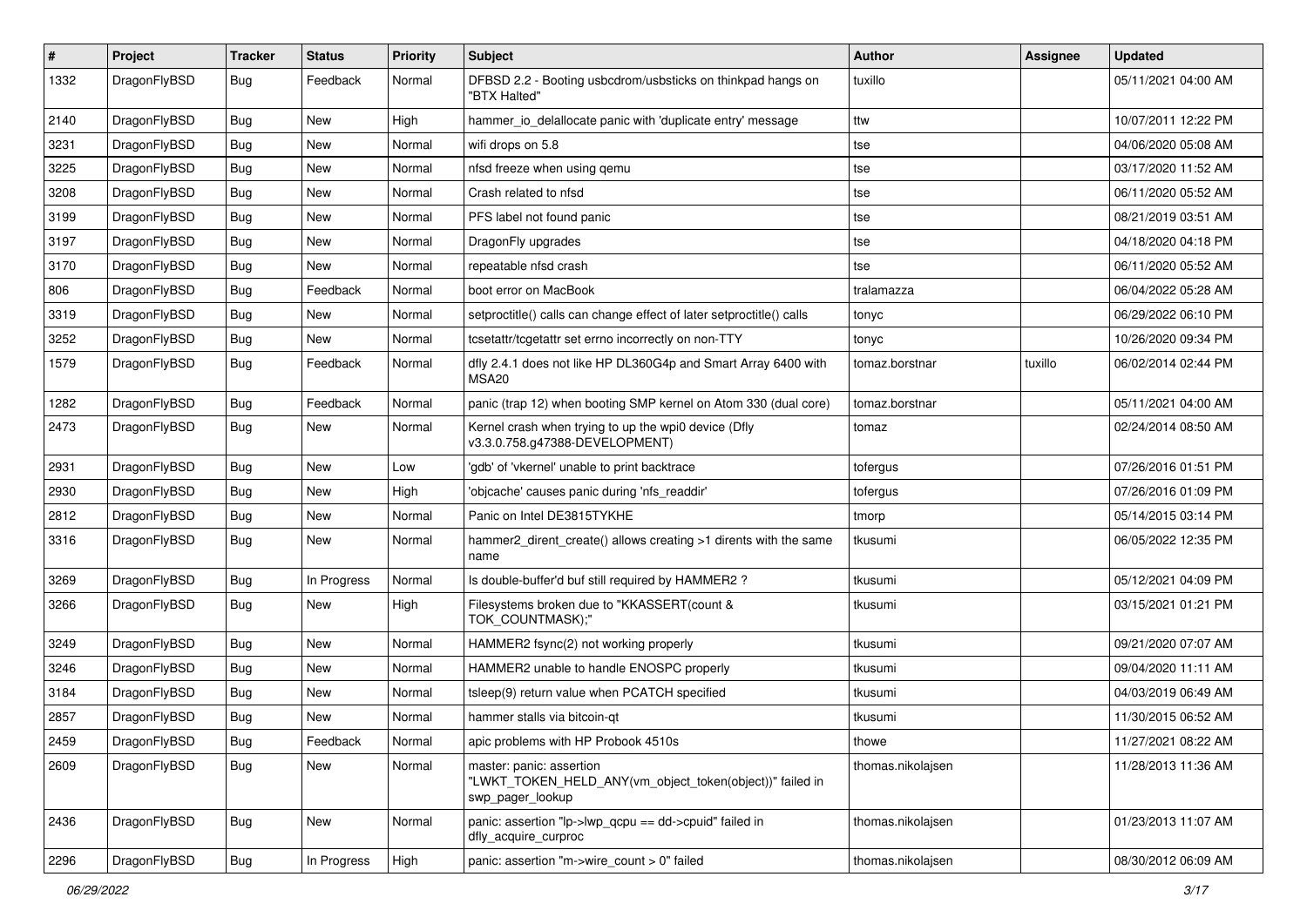| $\pmb{\#}$ | <b>Project</b> | <b>Tracker</b> | <b>Status</b> | <b>Priority</b> | <b>Subject</b>                                                                      | Author            | Assignee | <b>Updated</b>      |
|------------|----------------|----------------|---------------|-----------------|-------------------------------------------------------------------------------------|-------------------|----------|---------------------|
| 1984       | DragonFlyBSD   | Bug            | New           | Normal          | hammer mount fails after crash - HAMMER: FIFO record bad head<br>signature          | thomas.nikolajsen |          | 03/08/2011 06:57 PM |
| 285        | DragonFlyBSD   | <b>Bug</b>     | Feedback      | Low             | interrupt latency with re without ip address configured                             | thomas.nikolajsen |          | 02/20/2014 10:30 AM |
| 1127       | DragonFlyBSD   | <b>Bug</b>     | Feedback      | Low             | cdrom drive not detected                                                            | tgr               | corecode | 01/15/2015 08:55 AM |
| 3113       | DragonFlyBSD   | <b>Bug</b>     | In Progress   | Urgent          | Booting vKernel fails due being out of swap space                                   | tcullen           |          | 05/11/2021 04:14 AM |
| 3036       | DragonFlyBSD   | <b>Bug</b>     | <b>New</b>    | Normal          | panic in icmp_redirect_start() ASSERT_IN_NETISR(0)                                  | tautolog          |          | 05/11/2017 07:27 PM |
| 3217       | DragonFlyBSD   | Bug            | New           | Normal          | rescue tools: make install fails if rescue folder doesn't exist                     | t dfbsd           |          | 11/27/2019 08:16 PM |
| 3205       | DragonFlyBSD   | Bug            | Feedback      | High            | Go compiler net test failing                                                        | t dfbsd           | tuxillo  | 05/10/2021 02:45 AM |
| 2915       | DragonFlyBSD   | Bug            | New           | High            | Hammer mirror-copy problem                                                          | t dfbsd           |          | 08/25/2016 05:28 AM |
| 2509       | DragonFlyBSD   | <b>Bug</b>     | <b>New</b>    | Normal          | Redefinition of DIRBLKSIZ in restore(8)                                             | swildner          |          | 06/04/2022 04:40 AM |
| 1913       | DragonFlyBSD   | <b>Bug</b>     | <b>New</b>    | Normal          | panic: assertion: ip->flush state != HAMMER FST FLUSH in<br>hammer flush inode core | swildner          |          | 11/20/2010 05:27 PM |
| 1907       | DragonFlyBSD   | <b>Bug</b>     | <b>New</b>    | Normal          | Hammer crash in hammer_flusher_flush()                                              | swildner          |          | 11/11/2010 05:07 AM |
| 243        | DragonFlyBSD   | Bug            | Feedback      | Normal          | weird behavior in the shell                                                         | swildner          |          | 05/31/2022 02:51 PM |
| 2082       | DragonFlyBSD   | Bug            | <b>New</b>    | Normal          | dfbsd 2.10.1 amd64 - mc port build error with 'bmake bin-install'                   | sun-doctor        |          | 05/25/2011 07:18 PM |
| 2020       | DragonFlyBSD   | Bug            | <b>New</b>    | Low             | Port brcm80211 driver from Linux to DragonFly BSD                                   | studer            |          | 03/05/2011 10:54 PM |
| 2055       | DragonFlyBSD   | <b>Bug</b>     | <b>New</b>    | Normal          | $ssh + IPV6 + bridge \Rightarrow connection freezes$                                | steve             |          | 04/24/2011 07:13 PM |
| 2004       | DragonFlyBSD   | Bug            | <b>New</b>    | Normal          | LWKT WAIT IPIQ panic                                                                | steve             |          | 03/08/2011 05:46 PM |
| 3129       | DragonFlyBSD   | <b>Bug</b>     | <b>New</b>    | High            | Kernel panic with 5.2.0 on A2SDi-4C-HLN4F                                           | stateless         |          | 04/24/2018 12:50 AM |
| 2587       | DragonFlyBSD   | Bug            | <b>New</b>    | Normal          | SATA DVD writer not detected by DragonFly                                           | srussell          |          | 09/04/2020 08:55 AM |
| 2586       | DragonFlyBSD   | Bug            | <b>New</b>    | Normal          | pf: "modulate" state seems problematic                                              | srussell          |          | 09/25/2013 07:36 PM |
| 2077       | DragonFlyBSD   | Bug            | New           | Normal          | USB devices conflicting                                                             | srussell          |          | 05/17/2011 05:12 PM |
| 2936       | DragonFlyBSD   | Bug            | <b>New</b>    | Normal          | loader.efi crashes while loading kernel                                             | spaceille         |          | 08/20/2016 06:17 AM |
| 1964       | DragonFlyBSD   | <b>Bug</b>     | <b>New</b>    | Normal          | iwn (panic assertion : wlan assert serialized)                                      | sjmm.ptr          | josepht  | 02/01/2011 12:57 PM |
| 2141       | DragonFlyBSD   | <b>Bug</b>     | <b>New</b>    | Urgent          | loader and/or documentation broken                                                  | sjg               |          | 01/20/2012 10:51 AM |
| 2061       | DragonFlyBSD   | Bug            | <b>New</b>    | Normal          | USB keyboard boot panic                                                             | sjg               |          | 05/04/2012 12:20 AM |
| 1786       | DragonFlyBSD   | Bug            | New           | Normal          | Calling NULL function pointer initiates panic loop                                  | sjg               |          | 10/11/2010 05:28 PM |
| 1302       | DragonFlyBSD   | <b>Bug</b>     | In Progress   | Normal          | Checkpoint regression?                                                              | sjg               | sjg      | 07/10/2013 05:22 PM |
| 2891       | DragonFlyBSD   | Bug            | New           | Normal          | Kernel panic in IEEE802.11 related code                                             | shamaz            |          | 05/29/2016 05:49 PM |
| 2863       | DragonFlyBSD   | Bug            | New           | Normal          | HAMMER synch tid is zero                                                            | shamaz            |          | 12/12/2015 11:24 PM |
| 2820       | DragonFlyBSD   | Bug            | New           | Normal          | TP-Link USB Wi-Fi adapter cannot be reattached to the system                        | shamaz            |          | 05/22/2015 09:45 PM |
| 1961       | DragonFlyBSD   | Bug            | <b>New</b>    | Normal          | Can't create dump from DDB                                                          | shamaz            |          | 01/29/2011 09:02 PM |
| 1935       | DragonFlyBSD   | Bug            | <b>New</b>    | Normal          | mouse does not work after switching between x and console                           | shamaz            |          | 12/13/2010 10:06 AM |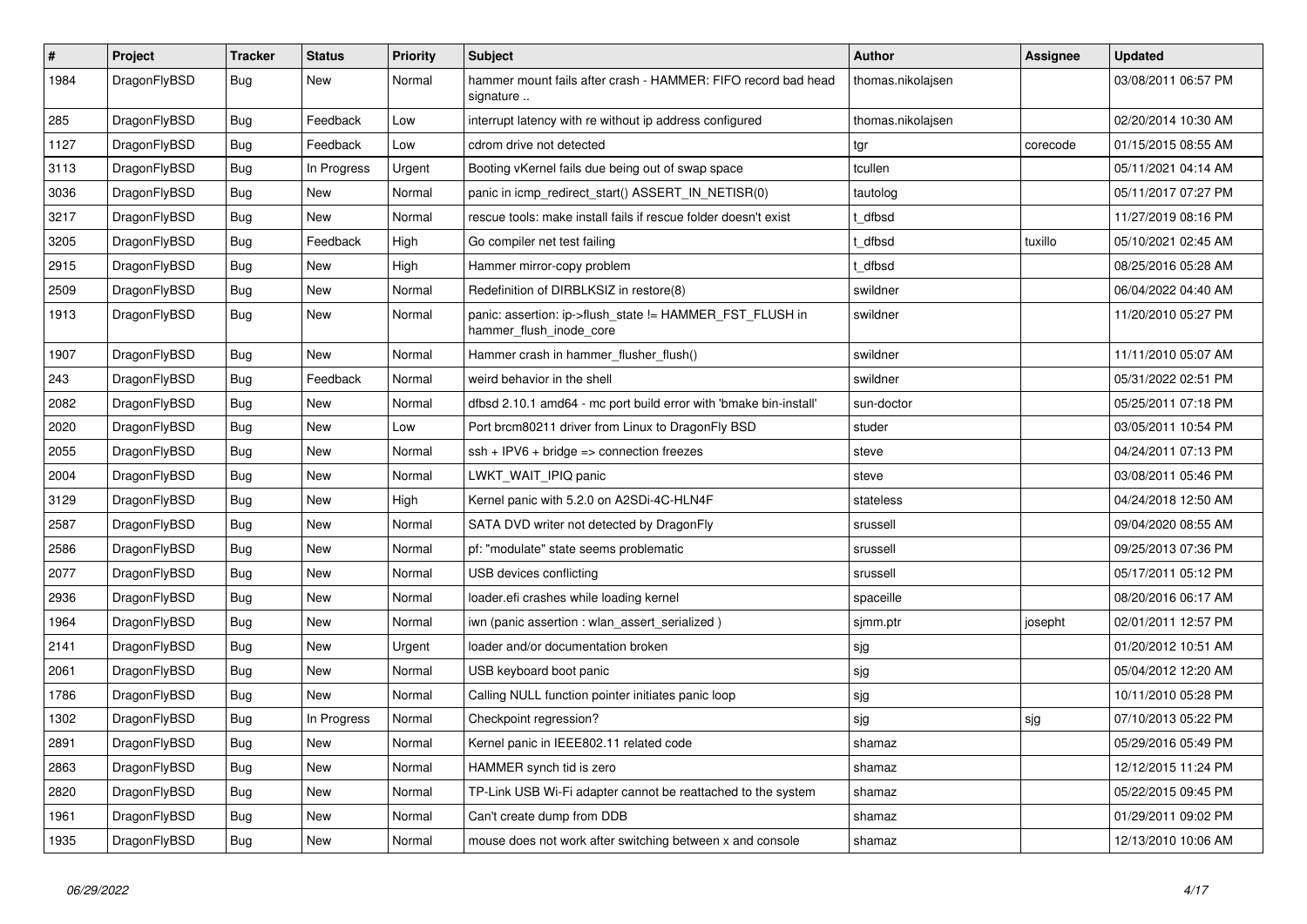| $\vert$ # | Project      | <b>Tracker</b> | <b>Status</b> | <b>Priority</b> | <b>Subject</b>                                                                                  | <b>Author</b> | Assignee | <b>Updated</b>      |
|-----------|--------------|----------------|---------------|-----------------|-------------------------------------------------------------------------------------------------|---------------|----------|---------------------|
| 1884      | DragonFlyBSD | <b>Bug</b>     | <b>New</b>    | Normal          | System completely freezes while listening music (devbuf: malloc<br>limit exceeded)              | shamaz        |          | 01/24/2011 05:00 PM |
| 2124      | DragonFlyBSD | <b>Bug</b>     | <b>New</b>    | Normal          | getty repeating too quickly on port /dev/ttyv0                                                  | sgeorge.ml    |          | 09/01/2011 04:28 AM |
| 2396      | DragonFlyBSD | <b>Bug</b>     | Feedback      | High            | Latest 3.1 development version core dumps while destroying master<br><b>PFS</b>                 | sgeorge       |          | 01/23/2013 04:10 PM |
| 2347      | DragonFlyBSD | Bug            | Feedback      | High            | Hammer PFSes destroy does not give back full space allocated to<br><b>PFS</b>                   | sgeorge       |          | 07/19/2012 01:11 AM |
| 2924      | DragonFlyBSD | <b>Bug</b>     | New           | Normal          | cat -v fails to tag characters in extended table with M- prefix with<br>some locales            | sevan         |          | 07/11/2016 07:18 AM |
| 2100      | DragonFlyBSD | Bug            | Feedback      | Normal          | devfs related panic                                                                             | sepherosa     | alexh    | 07/10/2011 02:29 PM |
| 2042      | DragonFlyBSD | <b>Bug</b>     | <b>New</b>    | Normal          | kernel panic, when run boot0cfg                                                                 | sepherosa     |          | 05/31/2022 03:01 PM |
| 1944      | DragonFlyBSD | <b>Bug</b>     | <b>New</b>    | Normal          | panic: backing object 0xdea7b258 was somehow re-referenced<br>during collapse!                  | sepherosa     |          | 12/27/2010 02:06 AM |
| 2123      | DragonFlyBSD | <b>Bug</b>     | New           | Normal          | hammer is losing files                                                                          | schmir        |          | 08/30/2011 07:56 PM |
| 3047      | DragonFlyBSD | Bug            | New           | Normal          | <b>HAMMER</b> critical write error                                                              | samuel        |          | 06/19/2019 09:50 AM |
| 2549      | DragonFlyBSD | Bug            | In Progress   | Normal          | netgraph7: Kernel page fault.                                                                   | russiane39    | nant     | 05/10/2013 11:20 PM |
| 2316      | DragonFlyBSD | Bug            | New           | Normal          | Ungraceful invalid password handling for adding a new user in the<br>installer                  | rune          |          | 04/27/2012 11:23 PM |
| 2423      | DragonFlyBSD | <b>Bug</b>     | <b>New</b>    | Urgent          | After multiple panics/locks, hitting KKASSERT in<br>hammer init cursor                          | rumcic        |          | 09/18/2012 02:28 AM |
| 2080      | DragonFlyBSD | <b>Bug</b>     | <b>New</b>    | Normal          | panic: lockmgr thrd_sleep: called from interrupt, ipi, or hard code<br>section                  | rumcic        |          | 05/30/2011 05:06 PM |
| 2072      | DragonFlyBSD | Bug            | <b>New</b>    | Normal          | Fatal trap 12: stopped at lwkt send ipig3                                                       | rumcic        |          | 05/17/2011 04:12 AM |
| 1975      | DragonFlyBSD | Bug            | New           | Normal          | Applications seg fault in select() and poll()                                                   | rumcic        |          | 05/31/2022 02:58 PM |
| 1874      | DragonFlyBSD | Bug            | New           | Normal          | mpd listening on all IPs, accepting only on one                                                 | rumcic        |          | 05/08/2011 01:01 PM |
| 1873      | DragonFlyBSD | Bug            | New           | Normal          | Panic upon usb mouse detach and reattaching                                                     | rumcic        |          | 02/01/2011 09:53 AM |
| 1580      | DragonFlyBSD | <b>Bug</b>     | Feedback      | Normal          | Panic (Fatal trap 12: page fault while in kernel mode) while playing<br>with pf and netif names | rumcic        |          | 12/21/2018 01:21 AM |
| 1489      | DragonFlyBSD | <b>Bug</b>     | Feedback      | Normal          | panic: ufs dirbad: bad dir                                                                      | rumcic        |          | 03/10/2013 04:34 AM |
| 1250      | DragonFlyBSD | Bug            | Feedback      | Normal          | Panic upon plugging an USB flash drive into the machine                                         | rumcic        |          | 03/10/2013 05:17 AM |
| 1249      | DragonFlyBSD | <b>Bug</b>     | Feedback      | Normal          | panic: ffs_vfree: freeing free inode                                                            | rumcic        |          | 03/10/2013 05:13 AM |
| 1218      | DragonFlyBSD | Bug            | In Progress   | Normal          | panic: assertion: $error == 0$ in hammer_start_transaction                                      | rumcic        |          | 05/11/2021 04:00 AM |
| 998       | DragonFlyBSD | <b>Bug</b>     | In Progress   | Normal          | Unconfiguring a vn while it is mounted                                                          | rumcic        | tuxillo  | 05/11/2021 04:00 AM |
| 2887      | DragonFlyBSD | <b>Bug</b>     | New           | Low             | Missing extattr namespace to string and<br>extattr string to namespace functions                | rubenk        |          | 02/06/2016 05:09 AM |
| 3141      | DragonFlyBSD | Bug            | <b>New</b>    | Normal          | dhclient blocks boot process                                                                    | rowo          |          | 12/16/2018 11:01 AM |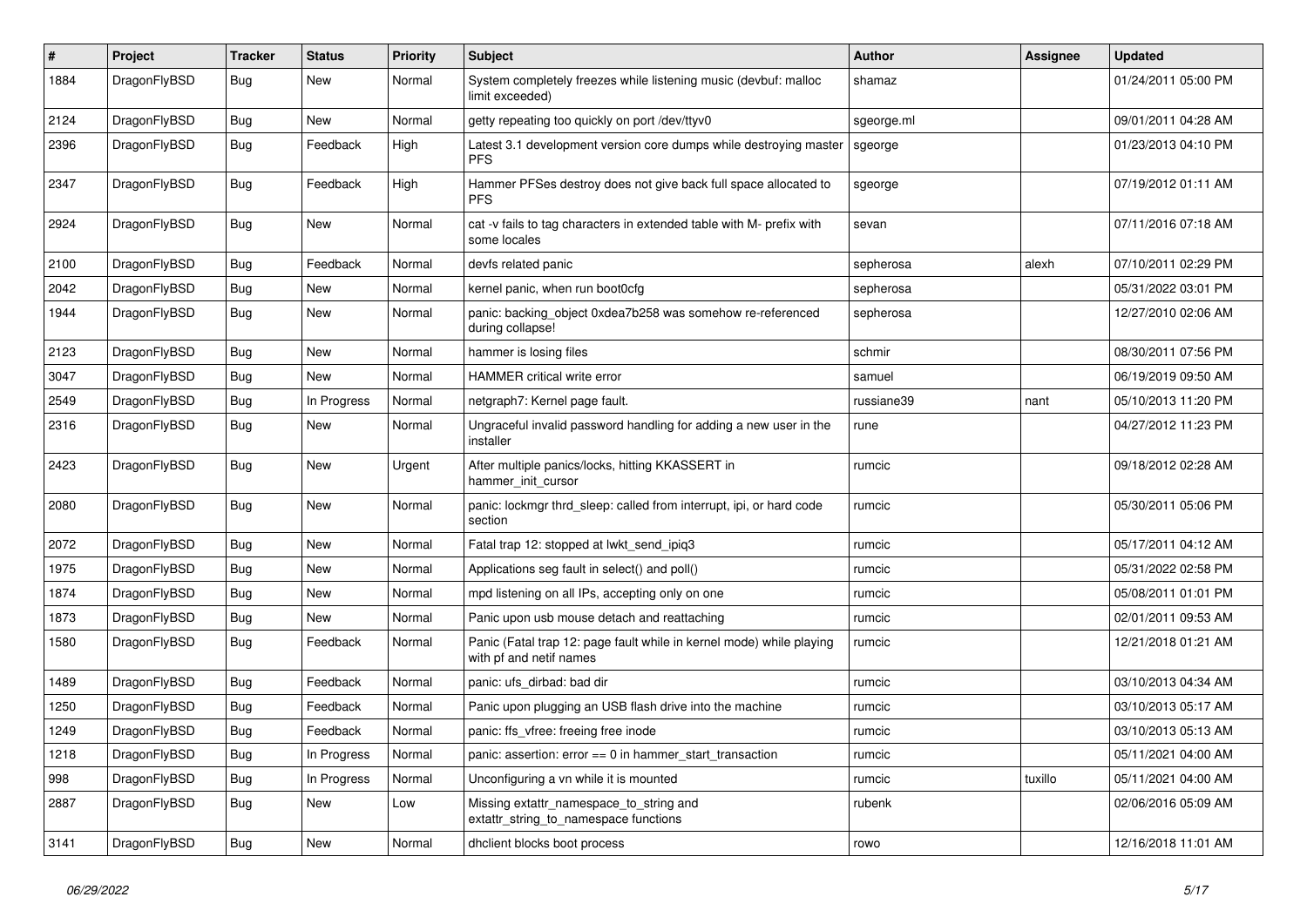| $\sharp$ | Project      | <b>Tracker</b> | <b>Status</b> | <b>Priority</b> | Subject                                                                                                                                                                                           | <b>Author</b> | Assignee | <b>Updated</b>      |
|----------|--------------|----------------|---------------|-----------------|---------------------------------------------------------------------------------------------------------------------------------------------------------------------------------------------------|---------------|----------|---------------------|
| 2738     | DragonFlyBSD | Bug            | <b>New</b>    | Normal          | Hammer: Strange behavior when trying to recover old version of<br>moved file                                                                                                                      | roland        |          | 11/20/2014 08:02 AM |
| 2626     | DragonFlyBSD | Bug            | <b>New</b>    | Normal          | iwn driver drops with error: "firmware error 'iwn intr: fatal firmware<br>error""                                                                                                                 | rodyaj        |          | 01/09/2014 05:50 AM |
| 600      | DragonFlyBSD | Bug            | <b>New</b>    | Low             | /sys/libkern/karc4random                                                                                                                                                                          | robin carey5  | profmakx | 01/19/2015 03:07 AM |
| 2430     | DragonFlyBSD | <b>Bug</b>     | New           | Normal          | Alternate Password Hash method                                                                                                                                                                    | robin.carey1  |          | 10/07/2012 06:28 AM |
| 2138     | DragonFlyBSD | <b>Bug</b>     | <b>New</b>    | Normal          | > 100% CPU usage                                                                                                                                                                                  | robin.carey1  |          | 09/26/2011 12:20 PM |
| 1836     | DragonFlyBSD | Bug            | <b>New</b>    | Normal          | Incorrect TCP checksum show up in tcpdump                                                                                                                                                         | robgar1       |          | 05/15/2022 11:22 AM |
| 2822     | DragonFlyBSD | Bug            | New           | Normal          | USB 3.0 stick throws "reading primary partition table: error<br>accessing offset 000[] for 152" error, while the stick works on any<br>other OS I tested                                          | revuwa        | profmakx | 06/29/2015 05:56 AM |
| 2675     | DragonFlyBSD | <b>Bug</b>     | <b>New</b>    | Low             | Ultimate N WiFi Link 5300 get iwn_intr: fatal firmware error on 5GHz                                                                                                                              | revuwa        |          | 05/11/2021 04:07 AM |
| 3313     | DragonFlyBSD | <b>Bug</b>     | <b>New</b>    | Normal          | Can't boot from my live USB at all. The kernel loading process<br>hangs.                                                                                                                          | rempas        |          | 06/03/2022 12:16 AM |
| 1560     | DragonFlyBSD | <b>Bug</b>     | Feedback      | Normal          | Unable to modify partition table on ThinkPad T61p during install                                                                                                                                  | rehsack       |          | 01/15/2015 08:57 AM |
| 2371     | DragonFlyBSD | <b>Bug</b>     | New           | Normal          | Timezone problem with America/Sao Paulo                                                                                                                                                           | raitech       |          | 05/17/2012 01:42 PM |
| 1942     | DragonFlyBSD | <b>Bug</b>     | New           | Normal          | locking against myself in getcacheblk()?                                                                                                                                                          | qhwt.dfly     |          | 05/31/2022 02:15 PM |
| 1917     | DragonFlyBSD | <b>Bug</b>     | New           | Normal          | panic: assertion: (RB EMPTY(&ip->rec tree) && (ip->flags &<br>HAMMER_INODE_XDIRTY) == 0)    (!RB_EMPTY(&ip->rec_tree)<br>&& (ip->flags & HAMMER_INODE_XDIRTY) != 0) in<br>hammer_flush_inode_done | qhwt.dfly     |          | 11/24/2010 03:23 AM |
| 1876     | DragonFlyBSD | <b>Bug</b>     | New           | Normal          | devfs in $ ail + logging$ out from console(ttyv1+) -> panic                                                                                                                                       | qhwt.dfly     | tuxillo  | 05/31/2022 03:24 PM |
| 1577     | DragonFlyBSD | Bug            | Feedback      | Normal          | panic: assertion: leaf->base.obj id == ip->obj id in<br>hammer_ip_delete_range                                                                                                                    | qhwt+dfly     |          | 05/11/2021 04:01 AM |
| 1387     | DragonFlyBSD | <b>Bug</b>     | Feedback      | Normal          | zero-size malloc and ps: kvm getprocs: Bad address                                                                                                                                                | qhwt+dfly     |          | 05/11/2021 04:00 AM |
| 1368     | DragonFlyBSD | <b>Bug</b>     | In Progress   | Normal          | suspend signal race?                                                                                                                                                                              | qhwt+dfly     |          | 05/11/2021 03:51 AM |
| 570      | DragonFlyBSD | <b>Bug</b>     | Feedback      | Normal          | 1.8.x: ACPI problems                                                                                                                                                                              | qhwt+dfly     |          | 06/02/2014 03:45 AM |
| 3245     | DragonFlyBSD | <b>Bug</b>     | <b>New</b>    | Normal          | panic: free: guard1x fail, i915 load from loader.conf                                                                                                                                             | polachok      |          | 08/21/2020 10:36 AM |
| 1101     | DragonFlyBSD | <b>Bug</b>     | Feedback      | Normal          | ohci related panic                                                                                                                                                                                | polachok      |          | 05/11/2021 04:00 AM |
| 2496     | DragonFlyBSD | Bug            | <b>New</b>    | Normal          | NTFS malloc limit exceeded                                                                                                                                                                        | plasmob       | tuxillo  | 02/19/2013 08:47 AM |
| 3302     | DragonFlyBSD | <b>Bug</b>     | <b>New</b>    | Normal          | Will not boot on System76 Lemur Pro (lemp10)                                                                                                                                                      | piecuch       |          | 11/03/2021 10:21 AM |
| 3298     | DragonFlyBSD | Bug            | New           | Normal          | Running "w" and having logged in via XDM through VNC, "w" prints<br>an extra error message                                                                                                        | piecuch       |          | 10/25/2021 09:16 AM |
| 3239     | DragonFlyBSD | Bug            | New           | Normal          | unable to SIGKILL glitched emacs                                                                                                                                                                  | piecuch       |          | 05/26/2020 03:30 AM |
| 3238     | DragonFlyBSD | <b>Bug</b>     | New           | Normal          | race conditions when printing from vkernel console                                                                                                                                                | piecuch       |          | 05/19/2020 02:50 PM |
| 3247     | DragonFlyBSD | <b>Bug</b>     | New           | Normal          | Kernel panic doing nothing much                                                                                                                                                                   | phma          |          | 09/12/2020 11:40 PM |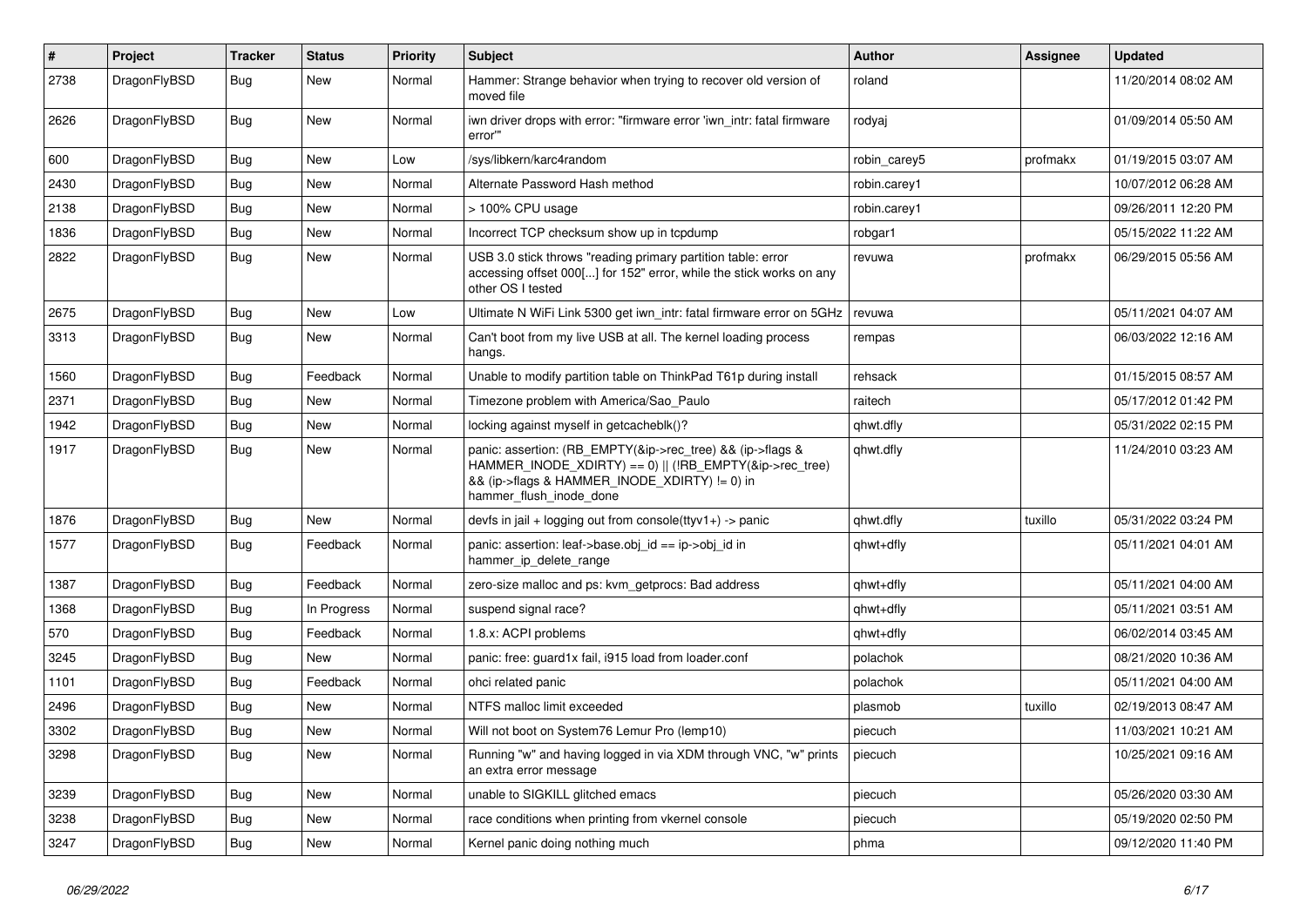| $\pmb{\#}$ | Project      | <b>Tracker</b> | <b>Status</b> | <b>Priority</b> | Subject                                                                                                        | <b>Author</b> | Assignee | <b>Updated</b>      |
|------------|--------------|----------------|---------------|-----------------|----------------------------------------------------------------------------------------------------------------|---------------|----------|---------------------|
| 2816       | DragonFlyBSD | Bug            | New           | Normal          | A multitasking process being debugged can get stuck                                                            | phma          |          | 05/19/2015 03:57 AM |
| 2611       | DragonFlyBSD | Bug            | <b>New</b>    | Normal          | Change in IP address results in network not working                                                            | phma          |          | 12/05/2013 07:55 PM |
| 2557       | DragonFlyBSD | <b>Bug</b>     | New           | Normal          | stock 3.4.1 kernel halts during booting if dm and dm_target_crypt<br>are loaded and RAID controller is present | phma          |          | 05/12/2013 10:38 PM |
| 2552       | DragonFlyBSD | Bug            | <b>New</b>    | Low             | hammer recovery should indicate progress                                                                       | phma          |          | 05/03/2013 12:13 AM |
| 2547       | DragonFlyBSD | <b>Bug</b>     | New           | High            | crashed while doing a dry run of pkg rolling-replace                                                           | phma          |          | 04/18/2013 10:40 PM |
| 2389       | DragonFlyBSD | Bug            | <b>New</b>    | Normal          | computer crashed while listing processes                                                                       | phma          |          | 06/18/2012 02:49 PM |
| 2387       | DragonFlyBSD | Bug            | New           | Normal          | hammer ignores -t during dedup                                                                                 | phma          |          | 06/17/2012 12:30 PM |
| 2331       | DragonFlyBSD | Bug            | New           | Normal          | reading mouse mode from unopen file descriptor hangs mouse<br>driver                                           | phma          |          | 03/14/2012 09:43 AM |
| 2311       | DragonFlyBSD | <b>Bug</b>     | <b>New</b>    | Normal          | Xorg crash having something to do with drm                                                                     | phma          |          | 02/22/2012 09:59 AM |
| 2306       | DragonFlyBSD | Bug            | New           | Normal          | a crash starts the kernel debugger in text mode, but just reboots in X                                         | phma          |          | 02/11/2012 08:02 PM |
| 1559       | DragonFlyBSD | <b>Bug</b>     | <b>New</b>    | Normal          | kernel trap                                                                                                    | phma          |          | 11/27/2021 08:43 AM |
| 1990       | DragonFlyBSD | Bug            | <b>New</b>    | Normal          | /mnt too large to mount                                                                                        | peur.neu      |          | 02/16/2011 11:24 PM |
| 1951       | DragonFlyBSD | Bug            | <b>New</b>    | Normal          | dma_timeouts at phyaddr on a good hdd                                                                          | peur.neu      |          | 01/04/2011 07:12 AM |
| 1943       | DragonFlyBSD | Bug            | New           | Normal          | hammer assertion panic                                                                                         | peter         |          | 12/27/2010 12:45 AM |
| 3226       | DragonFlyBSD | Bug            | New           | Normal          | Xorg freezes in vm: thread stuck in "objtrm1"                                                                  | peeter        |          | 04/08/2020 02:10 AM |
| 2970       | DragonFlyBSD | Bug            | New           | Normal          | kernel 4.7: "Is -I" causes panic on UDF filesystem: "bgetvp -<br>overlapping buffer"                           | peeter        |          | 12/21/2016 02:46 AM |
| 2898       | DragonFlyBSD | Bug            | <b>New</b>    | Normal          | <b>HAMMER</b> panic                                                                                            | pavalos       |          | 11/03/2018 07:05 AM |
| 2526       | DragonFlyBSD | Bug            | <b>New</b>    | Normal          | hammer cleanup doesn't run on first day of DST                                                                 | pavalos       |          | 10/18/2016 05:28 PM |
| 2248       | DragonFlyBSD | Bug            | New           | Normal          | sysctl panic                                                                                                   | pavalos       |          | 11/23/2011 06:23 PM |
| 2199       | DragonFlyBSD | Bug            | <b>New</b>    | Normal          | screen segfaults if utmpx isn't present                                                                        | pavalos       |          | 11/15/2011 10:52 PM |
| 2099       | DragonFlyBSD | Bug            | <b>New</b>    | Normal          | page fault panic in vm system                                                                                  | pavalos       |          | 07/10/2011 08:51 AM |
| 2048       | DragonFlyBSD | Bug            | <b>New</b>    | Normal          | panic: ffs_sync: rofs mod                                                                                      | pavalos       |          | 04/12/2011 05:45 AM |
| 2008       | DragonFlyBSD | Bug            | <b>New</b>    | Normal          | lwkt_setcpu_remote: td->td_flags 00800621 console flood                                                        | pavalos       |          | 03/06/2011 09:37 PM |
| 1969       | DragonFlyBSD | Bug            | New           | Normal          | pf-related network problem                                                                                     | pavalos       | lentferj | 02/01/2011 06:57 PM |
| 1949       | DragonFlyBSD | Bug            | New           | Normal          | iwn panic                                                                                                      | pavalos       |          | 01/30/2011 03:21 AM |
| 1946       | DragonFlyBSD | Bug            | <b>New</b>    | Normal          | ieee80211 panic                                                                                                | pavalos       | josepht  | 01/27/2011 06:00 PM |
| 1769       | DragonFlyBSD | Bug            | New           | Normal          | panic: assertion: _tp->tt_msg->tt_cpuid == mycpuid in<br>tcp callout active                                    | pavalos       | sjg      | 05/15/2022 11:07 AM |
| 599        | DragonFlyBSD | <b>Bug</b>     | New           | Urgent          | 1.9.0 reproducable panic                                                                                       | pavalos       |          | 12/22/2010 01:08 AM |
| 2117       | DragonFlyBSD | Bug            | New           | High            | ACPI and/or bce(4) problem with 2.11.0.673.g0d557 on HP DL380<br>G6                                            | pauska        |          | 08/22/2011 10:15 AM |
| 2874       | DragonFlyBSD | <b>Bug</b>     | New           | Normal          | make world DESTDIR=/emptydir fails                                                                             | pascii        |          | 12/25/2015 07:04 AM |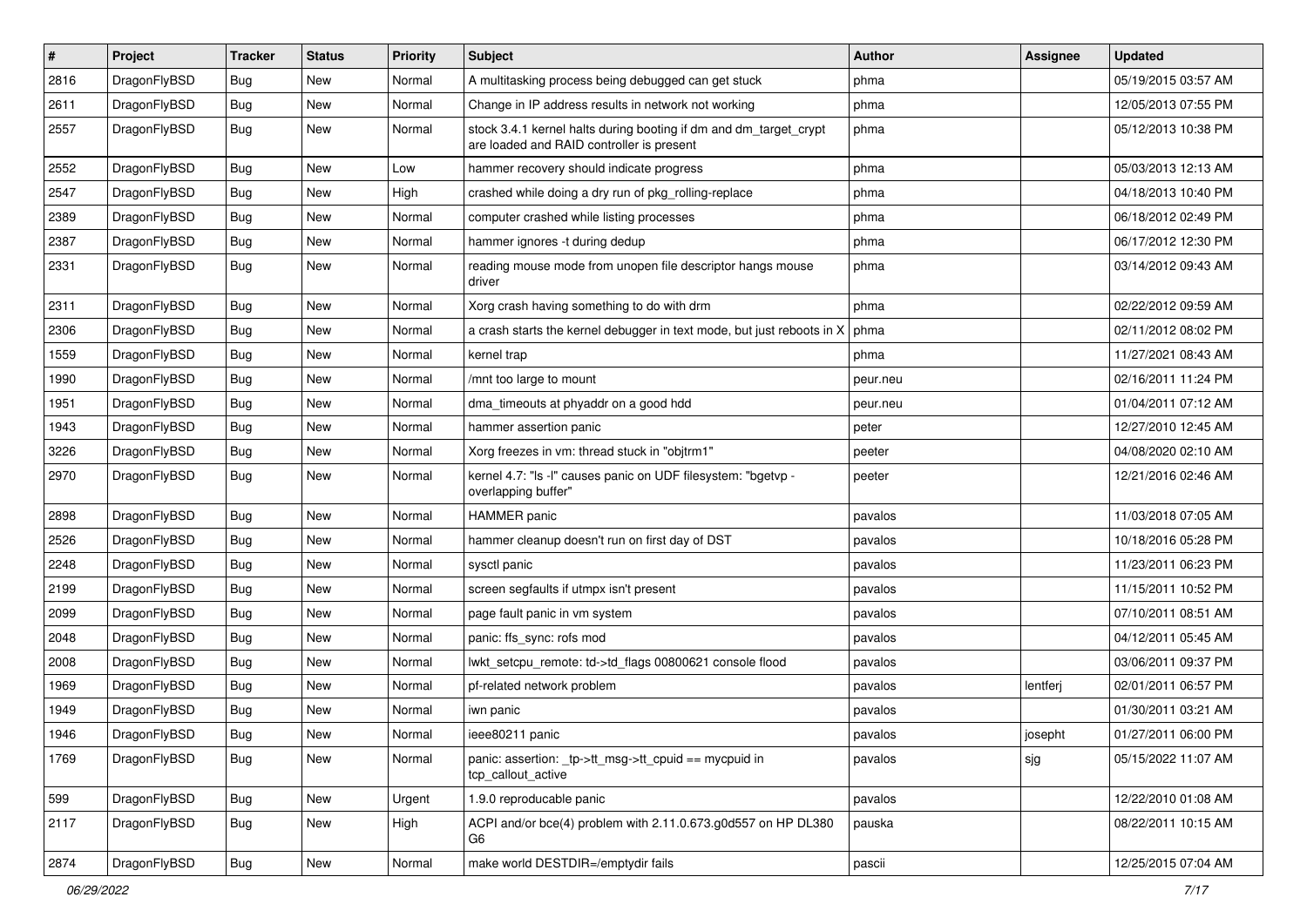| $\sharp$ | Project      | <b>Tracker</b> | <b>Status</b> | <b>Priority</b> | Subject                                                                                                            | <b>Author</b>          | Assignee  | <b>Updated</b>      |
|----------|--------------|----------------|---------------|-----------------|--------------------------------------------------------------------------------------------------------------------|------------------------|-----------|---------------------|
| 3107     | DragonFlyBSD | Bug            | <b>New</b>    | Low             | ACPI interrupt storm when loading i915 on Lenovo T460                                                              | oyvinht                |           | 07/15/2020 07:01 AM |
| 3152     | DragonFlyBSD | <b>Bug</b>     | Feedback      | Normal          | Console's size in ttyv0 and single user mode is sticking to 80x25,<br>while ttyv1 can make use of the whole screen | overtime               |           | 02/24/2019 01:08 AM |
| 2802     | DragonFlyBSD | Bug            | <b>New</b>    | Normal          | USB Wifi urtwn0 crash from cd boot                                                                                 | opvalues               |           | 03/10/2015 01:07 AM |
| 2799     | DragonFlyBSD | Bug            | New           | Normal          | Fatal trap 12 caused by moused(8) -p /dev/cual0                                                                    | opvalues               |           | 03/04/2015 11:01 PM |
| 3052     | DragonFlyBSD | Bug            | New           | Normal          | panic DragonFly v4.8.1-RELEASE by mounting a malformed NTFS<br>image [64.000]                                      | open.source@ribose.com |           | 08/14/2017 03:22 AM |
| 3051     | DragonFlyBSD | Bug            | <b>New</b>    | Normal          | panic DragonFly v4.8.1-RELEASE by mounting a malformed NTFS<br>image [12.000]                                      | open.source@ribose.com |           | 08/14/2017 03:20 AM |
| 3049     | DragonFlyBSD | Bug            | New           | Normal          | panic DragonFly v4.8.1-RELEASE by mounting a malformed<br>msdosfs image [12.128]                                   | open.source@ribose.com |           | 08/14/2017 02:53 AM |
| 2622     | DragonFlyBSD | Bug            | New           | Normal          | VAIO FIT15E fn keys support                                                                                        | nonsolosoft            |           | 12/31/2013 01:31 AM |
| 2621     | DragonFlyBSD | Bug            | <b>New</b>    | Normal          | core dump using cdrom                                                                                              | nonsolosoft            |           | 12/27/2013 12:43 AM |
| 2412     | DragonFlyBSD | Bug            | New           | Normal          | wlan0 fails to get address via dhclient                                                                            | nonsolosoft            |           | 08/30/2012 05:55 AM |
| 2182     | DragonFlyBSD | Bug            | <b>New</b>    | Normal          | if msk PHY FIFO underrun/overflow                                                                                  | nonsolosoft            |           | 09/03/2012 06:39 AM |
| 1193     | DragonFlyBSD | <b>Bug</b>     | <b>New</b>    | Normal          | kernel doesn't recognize cdrom drive                                                                               | nonsolosoft            |           | 01/25/2014 09:11 PM |
| 3215     | DragonFlyBSD | <b>Bug</b>     | New           | Normal          | Hang in tcdrain(3) after write(3)                                                                                  | noloader               |           | 11/25/2019 03:08 PM |
| 2958     | DragonFlyBSD | Bug            | Feedback      | Normal          | Hammer FS dies during pruning after massive write load                                                             | neilb                  |           | 10/11/2016 04:20 AM |
| 2957     | DragonFlyBSD | <b>Bug</b>     | Feedback      | Normal          | swapoff -a followed by swapon -a doesn't give your swap back                                                       | neilb                  |           | 10/09/2016 04:17 AM |
| 2104     | DragonFlyBSD | <b>Bug</b>     | New           | Normal          | network configuration seg. fault on install CD                                                                     | navratil               |           | 07/26/2011 07:55 AM |
| 679      | DragonFlyBSD | <b>Bug</b>     | New           | Low             | Netgraph backward compatibility for old *LEN constants                                                             | nant                   | nant      | 02/18/2014 05:45 AM |
| 1144     | DragonFlyBSD | <b>Bug</b>     | Feedback      | Normal          | Incorrect clock under KVM                                                                                          | msylvan                |           | 03/09/2013 01:17 PM |
| 168      | DragonFlyBSD | <b>Bug</b>     | In Progress   | Normal          | Livelocked limit engaged while trying to setup IPW wireless                                                        | mschacht               | sepherosa | 05/11/2021 04:05 AM |
| 3218     | DragonFlyBSD | <b>Bug</b>     | <b>New</b>    | Normal          | Kernel panics are not sent to comconsole when booted over EFI                                                      | mqudsi                 |           | 12/02/2019 08:52 PM |
| 3317     | DragonFlyBSD | <b>Bug</b>     | In Progress   | Normal          | Network vtnet0 not working on Hetzner cloud                                                                        | mneumann               |           | 06/18/2022 03:55 AM |
| 3235     | DragonFlyBSD | <b>Bug</b>     | New           | Normal          | Kernel panic in devfs_vnops.c                                                                                      | mneumann               |           | 04/28/2020 07:00 AM |
| 3222     | DragonFlyBSD | <b>Bug</b>     | New           | Normal          | gcc - undefined reference to '__atomic_load' (missing libatomic?)                                                  | mneumann               |           | 02/08/2020 02:45 AM |
| 3111     | DragonFlyBSD | <b>Bug</b>     | In Progress   | High            | Mouse lags every second heavily under X11                                                                          | mneumann               |           | 12/12/2017 09:46 PM |
| 2972     | DragonFlyBSD | <b>Bug</b>     | <b>New</b>    | Normal          | ipfw3 "deny to me" does not work correctly                                                                         | mneumann               |           | 12/27/2016 12:11 PM |
| 2881     | DragonFlyBSD | <b>Bug</b>     | New           | Normal          | Pulseaudio hangs/resets system when starting X11                                                                   | mneumann               |           | 01/09/2016 03:08 AM |
| 2788     | DragonFlyBSD | <b>Bug</b>     | <b>New</b>    | Normal          | ioctl GSLICEINFO: Not working for vnode slice                                                                      | mneumann               |           | 02/12/2015 07:49 AM |
| 1293     | DragonFlyBSD | <b>Bug</b>     | New           | Normal          | 2.2.1-REL Installer Request                                                                                        | mk                     | tuxillo   | 05/11/2021 04:00 AM |
| 2644     | DragonFlyBSD | <b>Bug</b>     | Feedback      | Normal          | 3.6.0-REL trap 9 on boot                                                                                           | memmerto               |           | 11/27/2021 08:08 AM |
| 2598     | DragonFlyBSD | <b>Bug</b>     | New           | Normal          | i386 via USB Booting                                                                                               | mbzadegan              |           | 10/21/2013 02:28 AM |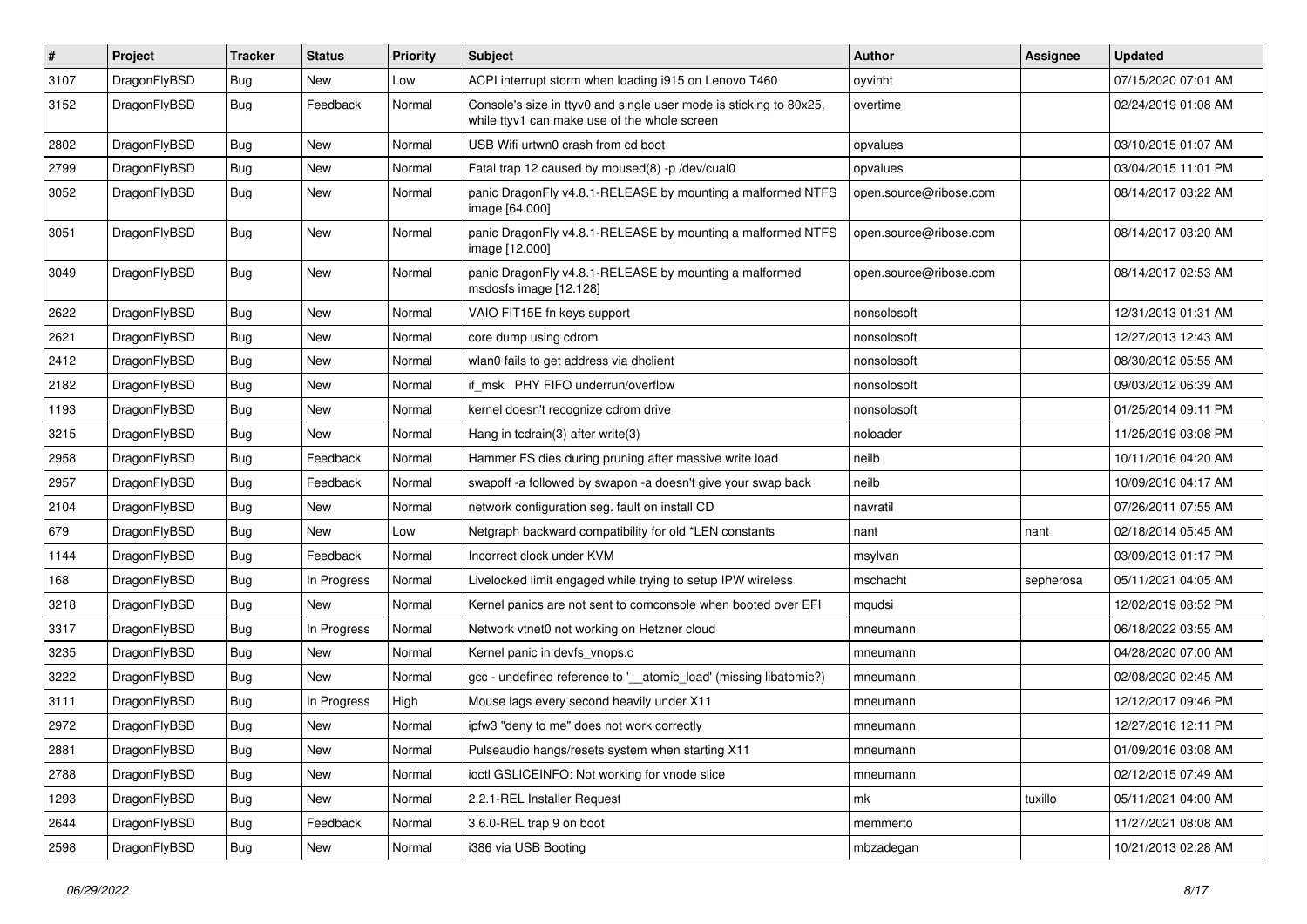| $\sharp$ | Project      | <b>Tracker</b> | <b>Status</b> | <b>Priority</b> | Subject                                                                                                         | <b>Author</b> | Assignee  | <b>Updated</b>      |
|----------|--------------|----------------|---------------|-----------------|-----------------------------------------------------------------------------------------------------------------|---------------|-----------|---------------------|
| 2067     | DragonFlyBSD | <b>Bug</b>     | <b>New</b>    | Normal          | sound/pcm: "play interrupt timeout, channel dead"                                                               | matthiasr     |           | 05/11/2021 03:55 AM |
| 1860     | DragonFlyBSD | Bug            | Feedback      | Normal          | Panic while creating UFS fs on vn(4) for initrd                                                                 | matthias      |           | 02/29/2012 07:16 AM |
| 3035     | DragonFlyBSD | Bug            | New           | Normal          | panic: assertion "cpu $>= 0$ && cpu < ncpus" failed in netisr cpuport<br>at /usr/src/sys/net/netisr2.h:87       | masu          |           | 05/11/2017 01:24 AM |
| 2809     | DragonFlyBSD | Bug            | New           | Normal          | hammer mirror-stream                                                                                            | masu          |           | 04/10/2015 12:33 AM |
| 2092     | DragonFlyBSD | Bug            | New           | Normal          | Panic: Bad link elm 0x next->prev != elm                                                                        | masterblaster | dillon    | 12/04/2011 12:49 PM |
| 2370     | DragonFlyBSD | Bug            | <b>New</b>    | Normal          | panic: ffs_valloc: dup alloc                                                                                    | marino        | vsrinivas | 02/01/2013 09:28 AM |
| 2167     | DragonFlyBSD | Bug            | New           | Normal          | shutdown/reboot fails after uptime msq                                                                          | marino        |           | 11/28/2011 03:01 AM |
| 2531     | DragonFlyBSD | Bug            | New           | Normal          | camcontrol fails to disable APM                                                                                 | m.lombardi85  |           | 03/23/2013 12:28 PM |
| 2808     | DragonFlyBSD | Bug            | <b>New</b>    | Normal          | X freeze by switching between X and VT - results in black screen                                                | lukesky333    |           | 05/11/2021 03:55 AM |
| 2434     | DragonFlyBSD | Bug            | New           | Normal          | BTX Halted - Boot fails on USB/GUI                                                                              | lucmv         |           | 10/17/2012 08:12 PM |
| 2565     | DragonFlyBSD | Bug            | New           | Normal          | "ifconfig ix0 up" panic                                                                                         | Itpig402a     |           | 06/03/2013 05:46 AM |
| 3310     | DragonFlyBSD | Bug            | In Progress   | Normal          | NVMM+QEMU fail to boot with UEFI: Mem Assist Failed<br>[gpa=0xfffffff0]                                         | liweitianux   |           | 01/11/2022 03:22 PM |
| 3028     | DragonFlyBSD | Bug            | In Progress   | Normal          | installer: confusion of set/get disk encryption passphrase dialogs                                              | liweitianux   | tuxillo   | 06/03/2022 05:13 PM |
| 2917     | DragonFlyBSD | Bug            | New           | Normal          | da8: reading primary partition table: error accessing offset<br>000000000000 for 512                            | liweitianux   |           | 05/11/2021 08:43 PM |
| 2892     | DragonFlyBSD | Bug            | <b>New</b>    | Normal          | swap_pager:indefinite wait bufferf error                                                                        | Ihmwzy        |           | 02/21/2016 10:32 PM |
| 2421     | DragonFlyBSD | Bug            | New           | High            | Kernel panic: vm fault: page 0xc0f70000 not busy!                                                               | lentferj      |           | 10/03/2012 08:16 AM |
| 2288     | DragonFlyBSD | Bug            | Feedback      | Normal          | Random IO performance loss introduced since January 1st                                                         | lentferj      |           | 01/23/2013 04:21 PM |
| 1939     | DragonFlyBSD | <b>Bug</b>     | New           | Normal          | Panic on nightly build and stress test box                                                                      | lentferj      |           | 12/18/2010 08:41 AM |
| 1916     | DragonFlyBSD | Bug            | New           | Normal          | Constant crashes on x86_64 with UFS                                                                             | lentferj      |           | 11/21/2010 07:40 PM |
| 2529     | DragonFlyBSD | Bug            | New           | Low             | Sundance network adapter is not detected and attached                                                           | kworr         |           | 03/25/2013 02:29 AM |
| 1727     | DragonFlyBSD | Bug            | Feedback      | Normal          | CD boot panic (2.6.1) (usb?)                                                                                    | kiril         |           | 05/15/2022 05:10 AM |
| 2645     | DragonFlyBSD | Bug            | New           | Normal          | panic with dsched fq and ioprio                                                                                 | jyoung15      |           | 02/20/2014 07:29 AM |
| 3228     | DragonFlyBSD | Bug            | New           | Low             | pfi kif unref: state refcount $\leq$ 0 in dmesg                                                                 | justin        |           | 03/05/2021 06:39 AM |
| 2444     | DragonFlyBSD | Bug            | New           | Normal          | Crash during Hammer overnight cleanup                                                                           | justin        |           | 11/04/2012 07:58 AM |
| 2090     | DragonFlyBSD | Bug            | Feedback      | Normal          | snd_hda does not support headphone automute                                                                     | justin        |           | 03/29/2012 08:03 PM |
| 385      | DragonFlyBSD | Bug            | Feedback      | Low             | Mail archive address removal                                                                                    | justin        | justin    | 03/09/2013 11:24 AM |
| 2245     | DragonFlyBSD | <b>Bug</b>     | New           | Normal          | panic: assertion "ref < &td->td_toks_end" failed in lwkt_gettoken at<br>.<br>/usr/src/sys/kern/lwkt_token.c:588 | juanfra684    |           | 11/22/2011 07:41 PM |
| 2153     | DragonFlyBSD | <b>Bug</b>     | New           | Normal          | Too many unuseful warnings at boot                                                                              | juanfra684    |           | 10/18/2011 10:16 PM |
| 1717     | DragonFlyBSD | <b>Bug</b>     | Feedback      | Normal          | HAMMER panic in hammer_cursor_down()                                                                            | josepht1      |           | 05/11/2021 04:05 AM |
| 2568     | DragonFlyBSD | <b>Bug</b>     | New           | Normal          | AHCI panic                                                                                                      | josepht       |           | 06/07/2013 05:52 PM |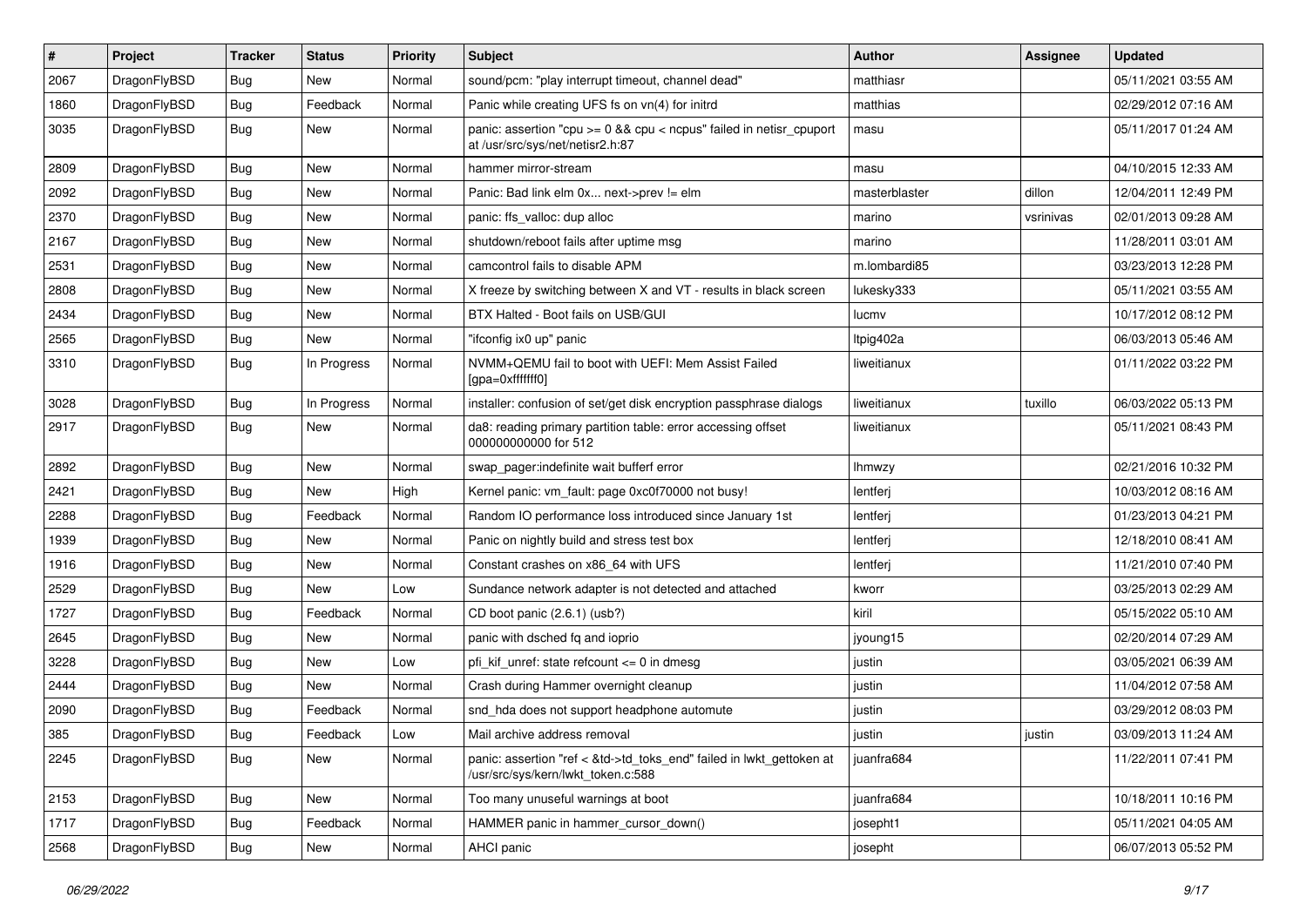| $\vert$ # | <b>Project</b> | <b>Tracker</b> | <b>Status</b> | <b>Priority</b> | <b>Subject</b>                                                                             | <b>Author</b>   | Assignee  | <b>Updated</b>      |
|-----------|----------------|----------------|---------------|-----------------|--------------------------------------------------------------------------------------------|-----------------|-----------|---------------------|
| 2013      | DragonFlyBSD   | Bug            | In Progress   | Normal          | oversized DMA request loop                                                                 | josepht         |           | 05/11/2021 04:06 AM |
| 1745      | DragonFlyBSD   | <b>Bug</b>     | Feedback      | Normal          | kmalloc panic                                                                              | josepht         |           | 05/11/2021 04:05 AM |
| 1330      | DragonFlyBSD   | <b>Bug</b>     | Feedback      | Normal          | Hammer, usb disk, SYNCHRONIZE CACHE failure                                                | josepht         |           | 06/02/2014 04:56 AM |
| 2712      | DragonFlyBSD   | Bug            | New           | Normal          | connect(2) returns EINVAL when retrying after ECONNREFUSED                                 | jorisgio        |           | 08/14/2014 05:31 PM |
| 2391      | DragonFlyBSD   | Bug            | In Progress   | Normal          | System lock with ahci and acpi enabled on ATI RS690 chipset with<br>SMB600 sata controller | jorisgio        | vadaszi   | 06/03/2015 03:51 PM |
| 2890      | DragonFlyBSD   | Bug            | <b>New</b>    | Normal          | not able to boot usb installer on Toshiba Chromebook 2                                     | johnnywhishbone |           | 02/22/2016 03:42 AM |
| 3089      | DragonFlyBSD   | Bug            | In Progress   | Normal          | vtnet(4) - disable TCP checksum offload by default                                         | ilane           | vadaszi   | 05/11/2021 04:14 AM |
| 2731      | DragonFlyBSD   | Bug            | In Progress   | Normal          | Screen full of random colors when starting Xorg with Intel Haswell<br>HD Graphics P4600    | ikatzmaier      |           | 11/12/2014 04:08 PM |
| 2369      | DragonFlyBSD   | <b>Bug</b>     | <b>New</b>    | Normal          | panic: Bad link elm 0xffffffe07edf6068 next->prev != elm                                   | jaydg           |           | 08/15/2012 03:04 AM |
| 2353      | DragonFlyBSD   | Bug            | In Progress   | Normal          | panic: assertion "gd->gd spinlocks $wr == 0$ " failed in<br>bsd4 schedulerclock            | jaydg           | alexh     | 11/28/2012 01:57 AM |
| 2308      | DragonFlyBSD   | <b>Bug</b>     | New           | Normal          | System freeze when unloading snd hda                                                       | jaydg           |           | 02/19/2012 07:15 AM |
| 3134      | DragonFlyBSD   | <b>Bug</b>     | <b>New</b>    | Normal          | RFC 3021 (/31 networks) appear to be unsupported                                           | jailbird        |           | 05/16/2018 11:03 PM |
| 2825      | DragonFlyBSD   | <b>Bug</b>     | <b>New</b>    | High            | 3x dhclient = hanging system (objcache exhausted)                                          | jaccovonb       | sepherosa | 05/11/2021 03:55 AM |
| 2746      | DragonFlyBSD   | <b>Bug</b>     | New           | Normal          | some fraction of xterms started from the xmonad window manager<br>get killed with SIGALRM  | isenmann        | profmakx  | 12/28/2014 02:51 AM |
| 2604      | DragonFlyBSD   | <b>Bug</b>     | <b>New</b>    | Normal          | dell laptop does not boot with LATEST                                                      | isenmann        |           | 11/20/2013 02:07 AM |
| 3029      | DragonFlyBSD   | Bug            | <b>New</b>    | Normal          | Running DflyBSD 4.8 on FreeBSD bhyve as a quest                                            | iron            |           | 05/13/2022 04:33 AM |
| 3189      | DragonFlyBSD   | Bug            | <b>New</b>    | Normal          | Allow DragonFly Mail Agent to accept an alternate config via<br>command line switch        | iang            |           | 08/16/2021 12:42 AM |
| 2680      | DragonFlyBSD   | <b>Bug</b>     | New           | Low             | boot0cfg update makes box unbootable                                                       | herrgard        |           | 06/10/2014 06:02 AM |
| 2125      | DragonFlyBSD   | Bug            | New           | Normal          | Weird garbage in dmesg                                                                     | herrgard        |           | 08/30/2011 08:04 PM |
| 2045      | DragonFlyBSD   | Bug            | New           | Normal          | ral(4): Fatal trap 12: page fault while in kernel mode (two panics)                        | herrgard        |           | 11/03/2011 05:34 PM |
| 1982      | DragonFlyBSD   | <b>Bug</b>     | New           | Low             | There is no linuxulator on x86-64                                                          | herrgard        |           | 05/31/2022 02:25 PM |
| 1563      | DragonFlyBSD   | <b>Bug</b>     | Feedback      | Normal          | reset(1) doesn't reset terminal to the defaults                                            | hasso           |           | 03/10/2013 04:17 AM |
| 1532      | DragonFlyBSD   | Bug            | New           | Low             | jemalloc doesn't work on DragonFly                                                         | hasso           | sjg       | 08/02/2011 01:14 AM |
| 1525      | DragonFlyBSD   | Bug            | New           | Normal          | boehm-gc problems                                                                          | hasso           |           | 10/13/2012 07:13 PM |
| 1502      | DragonFlyBSD   | <b>Bug</b>     | In Progress   | Normal          | Lock while deleting files from nohistory HAMMER directories                                | hasso           |           | 03/10/2013 04:28 AM |
| 1486      | DragonFlyBSD   | <b>Bug</b>     | Feedback      | Normal          | Interrupt storm related to SATA DVD device                                                 | hasso           |           | 05/11/2021 04:01 AM |
| 1430      | DragonFlyBSD   | Bug            | New           | Normal          | Buggy $w(1)$ ?                                                                             | hasso           | alexh     | 11/24/2010 08:09 AM |
| 1428      | DragonFlyBSD   | Bug            | Feedback      | Low             | POSIX.1e implementation is too old                                                         | hasso           | tuxillo   | 05/11/2021 04:00 AM |
| 1411      | DragonFlyBSD   | Bug            | Feedback      | Normal          | Burning doesn't work with ahci(4)                                                          | hasso           | dillon    | 05/11/2021 04:00 AM |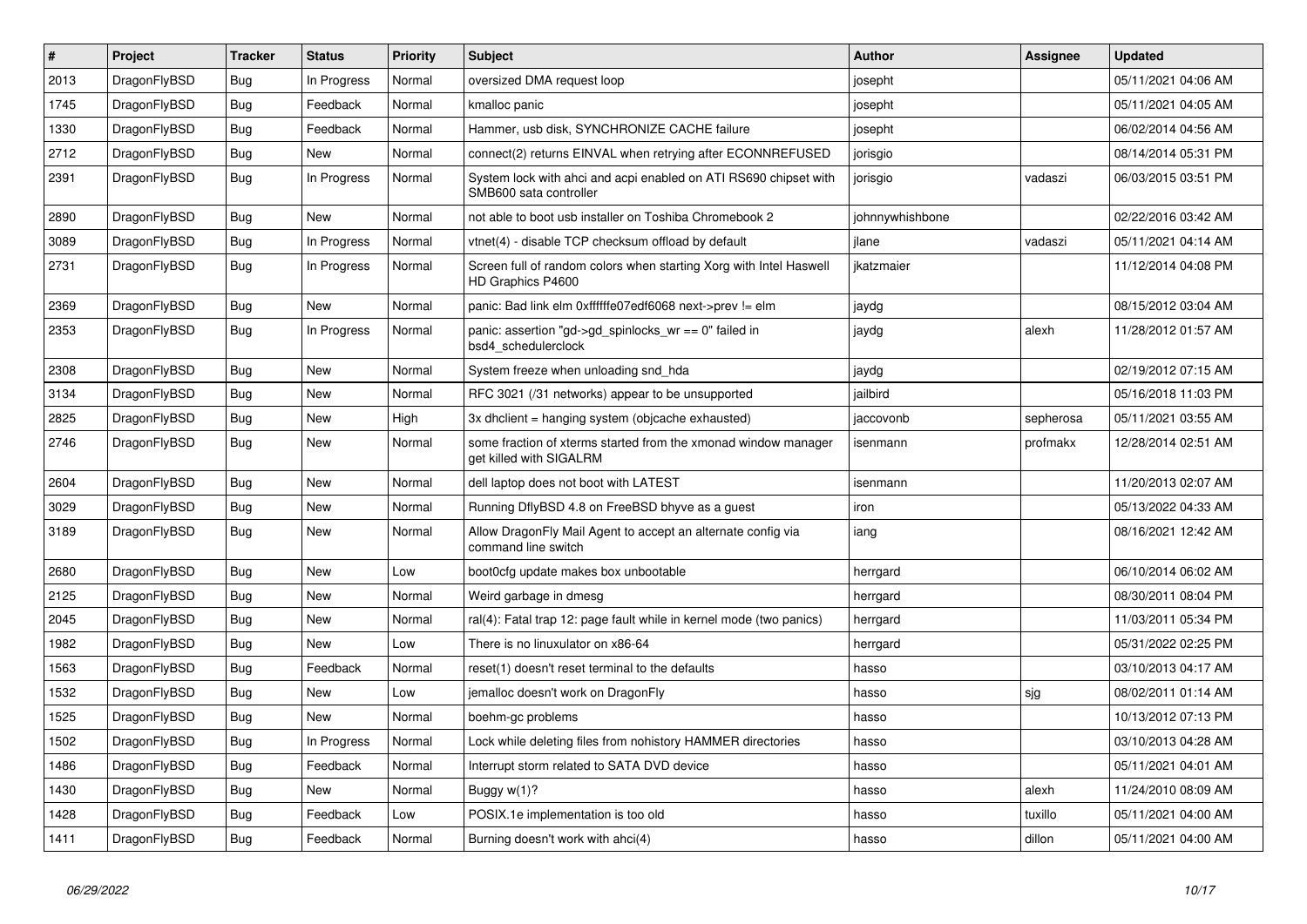| $\sharp$ | Project      | <b>Tracker</b> | <b>Status</b> | <b>Priority</b> | Subject                                                                                                    | <b>Author</b> | <b>Assignee</b> | <b>Updated</b>      |
|----------|--------------|----------------|---------------|-----------------|------------------------------------------------------------------------------------------------------------|---------------|-----------------|---------------------|
| 1313     | DragonFlyBSD | Bug            | New           | Low             | Signal code in kernel needs major overhaul (signal queues,<br>si_code, si_addr)                            | hasso         |                 | 05/11/2021 04:00 AM |
| 884      | DragonFlyBSD | <b>Bug</b>     | In Progress   | High            | Performance/memory problems under filesystem IO load                                                       | hasso         |                 | 05/11/2021 03:50 AM |
| 2095     | DragonFlyBSD | <b>Bug</b>     | New           | Low             | Running installer post-install: Unsupported DFUI transport "                                               | greenrd       |                 | 06/26/2011 09:20 AM |
| 2094     | DragonFlyBSD | Bug            | New           | Normal          | Segfault when gdb printing backtrace from core dump                                                        | greenrd       |                 | 06/25/2011 04:14 PM |
| 3165     | DragonFlyBSD | Bug            | <b>New</b>    | Normal          | Looping at boot time                                                                                       | gop           |                 | 12/28/2018 01:04 PM |
| 2577     | DragonFlyBSD | <b>Bug</b>     | <b>New</b>    | Normal          | virtio-blk iops performance is cpu limited on high end devices                                             | gjs278        | vsrinivas       | 08/01/2013 02:28 PM |
| 2819     | DragonFlyBSD | <b>Bug</b>     | In Progress   | Normal          | Random micro system freezes after a week of uptime                                                         | ftigeot       | dillon          | 08/16/2015 08:46 PM |
| 2803     | DragonFlyBSD | <b>Bug</b>     | New           | Normal          | HAMMER: Warning: UNDO area too small!                                                                      | ftigeot       |                 | 03/11/2015 03:42 PM |
| 2674     | DragonFlyBSD | Bug            | <b>New</b>    | Normal          | <b>GPT Support</b>                                                                                         | ftigeot       |                 | 12/28/2015 02:54 PM |
| 2619     | DragonFlyBSD | <b>Bug</b>     | New           | Normal          | DragonFly 3.6 can't be installed on a 6TB volume                                                           | ftigeot       |                 | 02/23/2014 11:55 PM |
| 2535     | DragonFlyBSD | Bug            | <b>New</b>    | Normal          | Imap processes apparentlt blocked on disk I/O                                                              | ftigeot       |                 | 04/02/2013 09:31 AM |
| 2416     | DragonFlyBSD | <b>Bug</b>     | <b>New</b>    | Normal          | ".' entry can be removed on mounted nfs filesystem                                                         | ftigeot       | tuxillo         | 06/03/2014 04:40 AM |
| 2403     | DragonFlyBSD | <b>Bug</b>     | New           | Low             | newfs -E doesn't handle /dev/serno device names properly                                                   | ftigeot       |                 | 08/17/2012 05:07 AM |
| 2051     | DragonFlyBSD | Bug            | New           | Normal          | No ipv6 lan route entry created on 2.10                                                                    | ftigeot       |                 | 04/21/2011 10:37 AM |
| 2037     | DragonFlyBSD | <b>Bug</b>     | Feedback      | Normal          | Panic Bad link elm while building packages                                                                 | ftigeot       | dillon          | 04/21/2011 07:20 AM |
| 1923     | DragonFlyBSD | Bug            | <b>New</b>    | Normal          | Abysmal NFS performance with IPv6                                                                          | ftigeot       |                 | 12/05/2010 09:34 PM |
| 1826     | DragonFlyBSD | <b>Bug</b>     | New           | Normal          | panic during boot: assertion so->so_port  in tcp_input                                                     | ftigeot       |                 | 05/15/2022 11:05 AM |
| 1818     | DragonFlyBSD | Bug            | New           | Normal          | panic: Bad tailq NEXT (kqueue issue ?)                                                                     | ftigeot       |                 | 05/15/2022 11:40 AM |
| 1593     | DragonFlyBSD | <b>Bug</b>     | Feedback      | Normal          | panic: assertion: ccb == ap->ap_err_ccb in ahci_put_err_ccb                                                | ftigeot       | ftigeot         | 05/15/2022 05:09 AM |
| 1899     | DragonFlyBSD | <b>Bug</b>     | New           | Normal          | Keyboard doesn't work                                                                                      | fransm        |                 | 05/15/2022 03:32 PM |
| 846      | DragonFlyBSD | <b>Bug</b>     | Feedback      | Normal          | USB bugs:usb mouse can't used!                                                                             | frankning     |                 | 01/15/2015 08:36 AM |
| 1672     | DragonFlyBSD | <b>Bug</b>     | Feedback      | Normal          | panic (trap 12) around btree_search() in 2.4.1-RELEASE                                                     | floid         |                 | 01/19/2015 03:36 AM |
| 979      | DragonFlyBSD | <b>Bug</b>     | Feedback      | Normal          | Failure-prone USB mass storage (SB600? msdosfs? CAM?)                                                      | floid         |                 | 01/15/2015 08:38 AM |
| 2657     | DragonFlyBSD | Bug            | New           | High            | Needs acl to migrate our servers                                                                           | ferney        |                 | 03/31/2014 11:37 AM |
| 2569     | DragonFlyBSD | <b>Bug</b>     | <b>New</b>    | Normal          | ctime NFS                                                                                                  | ferney        |                 | 08/11/2013 04:35 AM |
| 2075     | DragonFlyBSD | <b>Bug</b>     | <b>New</b>    | Normal          | pflogd on x86_64                                                                                           | fanch         |                 | 05/16/2011 04:04 PM |
| 2544     | DragonFlyBSD | <b>Bug</b>     | New           | Normal          | live DVD system boot (menu option 1) caused db> prompt on<br>PE1950                                        | estrabd       |                 | 05/11/2021 03:54 AM |
| 2254     | DragonFlyBSD | Bug            | New           | Normal          | panic: assertion "ref < &td->td_toks_end" failed in lwkt_gettoken at<br>/usr/src/sys/kern/lwkt_token.c:588 | eocallaghan   |                 | 12/05/2011 10:21 PM |
| 2164     | DragonFlyBSD | <b>Bug</b>     | <b>New</b>    | Normal          | panic on reboot from usb.                                                                                  | eocallaghan   |                 | 10/27/2011 09:29 AM |
| 2161     | DragonFlyBSD | <b>Bug</b>     | New           | Normal          | Outdated xorg.conf file gets installed into etc and screws up mouse                                        | eocallaghan   |                 | 10/27/2011 01:51 PM |
| 2158     | DragonFlyBSD | <b>Bug</b>     | New           | Normal          | iwn panics with assertion on boot.                                                                         | eocallaghan   |                 | 10/24/2011 04:13 PM |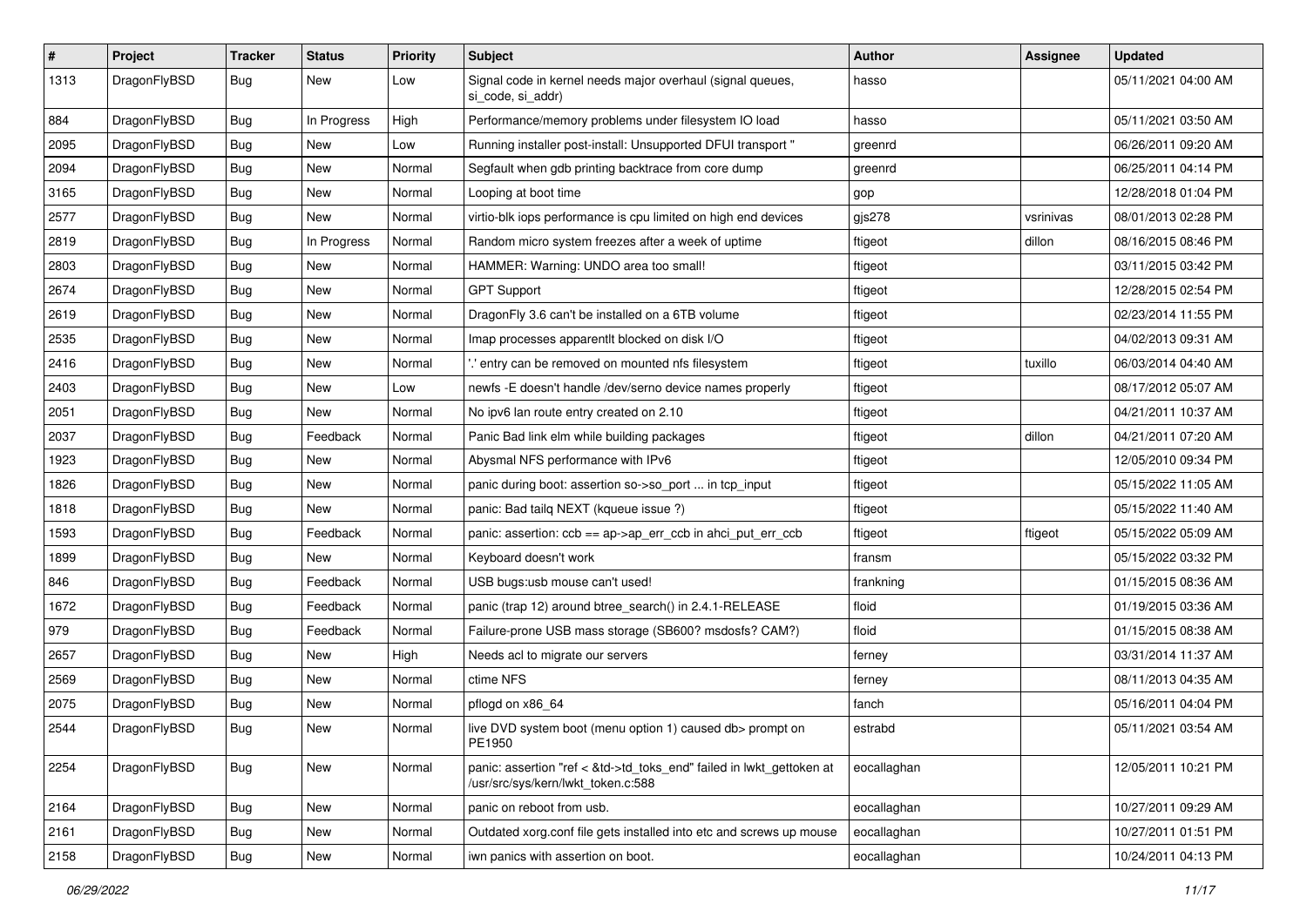| $\sharp$ | Project      | <b>Tracker</b> | <b>Status</b> | <b>Priority</b> | Subject                                                                                                                                                   | <b>Author</b> | Assignee | <b>Updated</b>      |
|----------|--------------|----------------|---------------|-----------------|-----------------------------------------------------------------------------------------------------------------------------------------------------------|---------------|----------|---------------------|
| 1947     | DragonFlyBSD | <b>Bug</b>     | New           | Low             | GA-880GM-UD2H (rev. 1.3) AHCI fails to detect disks at the end of<br>the RAID controller                                                                  | eocallaghan   |          | 11/27/2021 08:46 AM |
| 1831     | DragonFlyBSD | <b>Bug</b>     | Feedback      | High            | HAMMER "malloc limit exceeded" panic                                                                                                                      | eocallaghan   | dillon   | 06/04/2022 04:38 AM |
| 1592     | DragonFlyBSD | <b>Bug</b>     | Feedback      | Normal          | AcpiOSUnmapMemory: Warning, deallocation did not track<br>allocation.                                                                                     | eocallaghan   |          | 06/02/2014 07:45 AM |
| 1591     | DragonFlyBSD | <b>Bug</b>     | Feedback      | Normal          | Lenovo X301 hangs with AHCI Driver CMD TIMEOUT<br>STS=d0 <bsy></bsy>                                                                                      | eocallaghan   |          | 05/11/2021 04:05 AM |
| 1877     | DragonFlyBSD | <b>Bug</b>     | <b>New</b>    | Normal          | Freeze during 1st hammer cleanup after new install                                                                                                        | elekktretterr |          | 05/15/2022 11:43 AM |
| 1669     | DragonFlyBSD | <b>Bug</b>     | In Progress   | Normal          | Drive wont open using button                                                                                                                              | elekktretterr |          | 02/29/2012 12:05 PM |
| 1668     | DragonFlyBSD | <b>Bug</b>     | Feedback      | Normal          | Power button not working                                                                                                                                  | elekktretterr |          | 03/10/2013 06:22 AM |
| 1634     | DragonFlyBSD | <b>Bug</b>     | New           | Normal          | panic: spin lock: 0xe4ad1320, indefinitive wait!                                                                                                          | elekktretterr |          | 01/19/2015 03:21 AM |
| 1613     | DragonFlyBSD | <b>Bug</b>     | Feedback      | Normal          | USB Keyboard not working on master                                                                                                                        | elekktretterr |          | 05/11/2021 04:05 AM |
| 1463     | DragonFlyBSD | <b>Bug</b>     | New           | Normal          | Mountroot before drives are initialized                                                                                                                   | elekktretterr |          | 12/07/2010 01:30 PM |
| 1456     | DragonFlyBSD | <b>Bug</b>     | Feedback      | Normal          | Microsoft wireless desktop problems                                                                                                                       | elekktretterr |          | 01/15/2015 08:34 AM |
| 1454     | DragonFlyBSD | <b>Bug</b>     | Feedback      | Normal          | Unable to boot from external USB DVD drive                                                                                                                | elekktretterr |          | 05/11/2021 04:01 AM |
| 1194     | DragonFlyBSD | <b>Bug</b>     | New           | Normal          | SCSI errors while trying to copy photos from my camera                                                                                                    | elekktretterr |          | 01/14/2015 04:39 PM |
| 1181     | DragonFlyBSD | <b>Bug</b>     | In Progress   | Normal          | ACX111 panic                                                                                                                                              | elekktretterr |          | 05/11/2021 04:00 AM |
| 3117     | DragonFlyBSD | <b>Bug</b>     | New           | Normal          | Problem with colours if "intel" video-driver used                                                                                                         | dpostolov     |          | 01/07/2018 11:35 PM |
| 3116     | DragonFlyBSD | <b>Bug</b>     | New           | Normal          | da0 detects on very big volume if to _remove_ usb install stick and<br>reboot on Intel NUC5PPYH                                                           | dpostolov     |          | 01/07/2018 09:40 PM |
| 1774     | DragonFlyBSD | <b>Bug</b>     | New           | Normal          | New IP header cleanup branch available for testing                                                                                                        | dillon        |          | 05/15/2022 10:59 AM |
| 1448     | DragonFlyBSD | <b>Bug</b>     | Feedback      | Normal          | panic: assertion: _tp->tt_msg->tt_cpuid == mycpuid in<br>tcp_callout_active tcp_output tcp_usr_send netmsg_pru_send<br>netmsg service tcpmsg service loop | dillon        |          | 05/11/2021 04:00 AM |
| 1429     | DragonFlyBSD | <b>Bug</b>     | Feedback      | Normal          | vkernel bug - "mfree: m->m_nextpkt != NULL"                                                                                                               | dillon        |          | 05/11/2021 04:00 AM |
| 1336     | DragonFlyBSD | <b>Bug</b>     | In Progress   | Normal          | Still looking for reports of missed directory entries w/ HAMMER                                                                                           | dillon        |          | 05/11/2021 04:00 AM |
| 2708     | DragonFlyBSD | <b>Bug</b>     | New           | Normal          | unable to send TCP nor UDP on age(4) interface                                                                                                            | dermiste      |          | 05/11/2021 03:54 AM |
| 3076     | DragonFlyBSD | <b>Bug</b>     | New           | Normal          | sys/dev/netif/ig_hal/e1000_ich8lan.c:1594: sanity checking mixup?                                                                                         | dcb           |          | 10/11/2017 01:58 AM |
| 3025     | DragonFlyBSD | Bug            | New           | Normal          | sys/dev/powermng/powernow/powernow.c:284: bad comparison?                                                                                                 | dcb           |          | 09/23/2017 07:45 AM |
| 3024     | DragonFlyBSD | <b>Bug</b>     | <b>New</b>    | Low             | sys/dev/netif/wi/if_wi.c:1090]: (style) Redundant condition                                                                                               | dcb           |          | 04/11/2017 11:56 AM |
| 3022     | DragonFlyBSD | Bug            | New           | Normal          | sys/dev/netif/ath/ath/if ath.c:2142: strange bitmask?                                                                                                     | dcb           |          | 04/11/2017 11:49 AM |
| 3021     | DragonFlyBSD | <b>Bug</b>     | In Progress   | Normal          | sys/dev/drm/i915/i915_gem_stolen.c:115]: (error) Signed integer<br>overflow for expression '65535<<20'                                                    | dcb           |          | 04/11/2017 12:46 PM |
| 3018     | DragonFlyBSD | <b>Bug</b>     | New           | Normal          | sys/bus/u4b/wlan/if_run.c:5464]: (style) Redundant condition                                                                                              | dcb           |          | 04/11/2017 11:26 AM |
| 3011     | DragonFlyBSD | <b>Bug</b>     | In Progress   | Normal          | dragonfly/sys/dev/netif/re/re.c: suspicious code?                                                                                                         | dcb           |          | 07/29/2017 01:26 AM |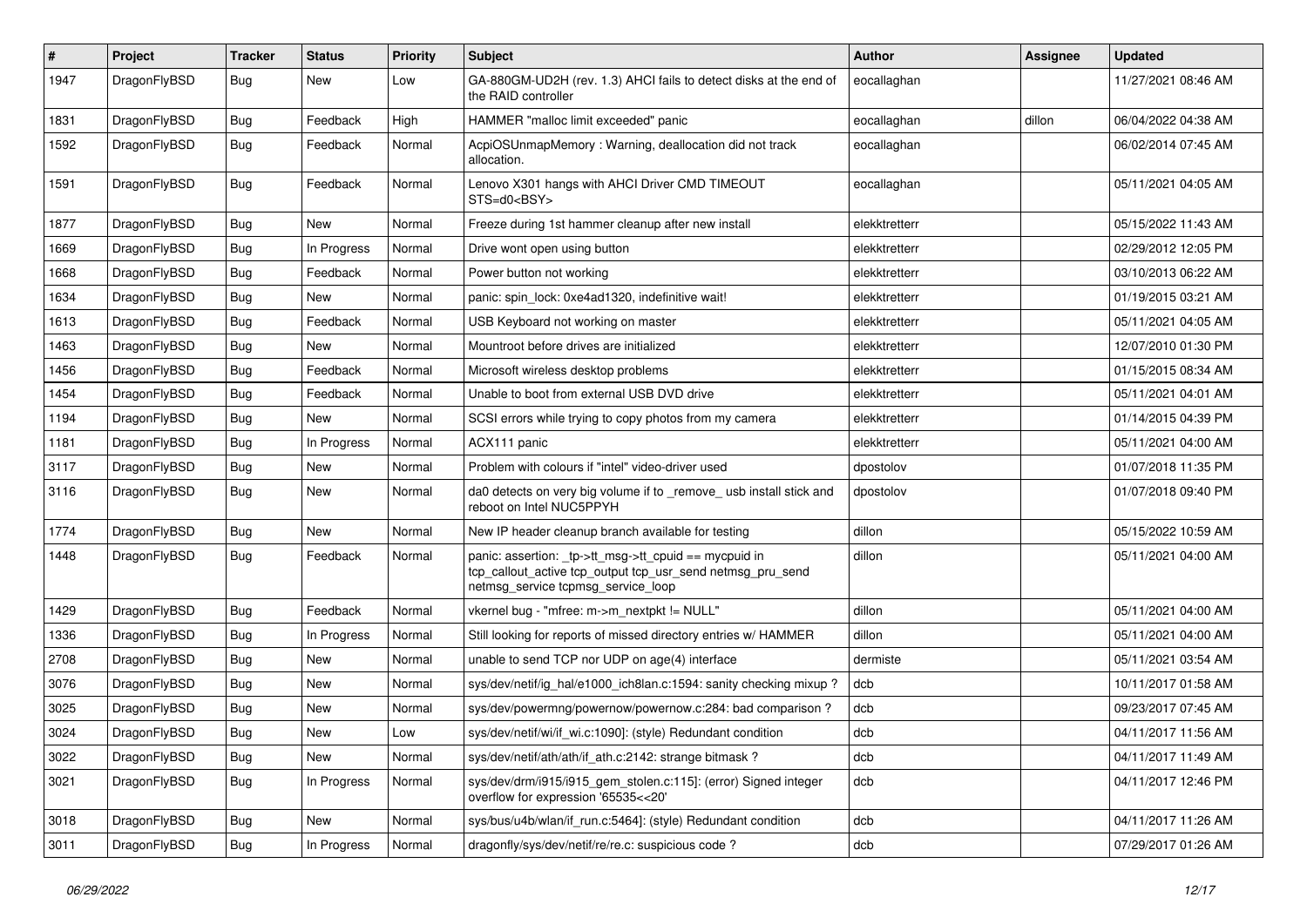| $\pmb{\#}$ | Project      | <b>Tracker</b> | <b>Status</b> | <b>Priority</b> | Subject                                                                                          | <b>Author</b> | Assignee | Updated             |
|------------|--------------|----------------|---------------|-----------------|--------------------------------------------------------------------------------------------------|---------------|----------|---------------------|
| 2994       | DragonFlyBSD | Bug            | New           | Normal          | Intermittent boot hangs after git: hammer - HAMMER Version 7                                     | davshao       |          | 03/30/2017 02:06 PM |
| 2835       | DragonFlyBSD | Bug            | New           | Normal          | /usr/include/c++/5.0/bits/c++locale.h likes<br>POSIX C SOURCE>=200809                            | davshao       |          | 11/18/2015 03:40 AM |
| 2688       | DragonFlyBSD | Bug            | New           | Normal          | 67613368bdda7 Fix wrong checks for U4B presence Asrock Z77M<br>difficulty detecting USB keyboard | davshao       |          | 06/28/2014 07:08 PM |
| 2652       | DragonFlyBSD | Bug            | New           | Normal          | 189a0ff3761b47  ix: Implement MSI-X support locks up Lenovo<br>S10 Intel Atom n270               | davshao       |          | 05/14/2014 01:55 AM |
| 2414       | DragonFlyBSD | <b>Bug</b>     | In Progress   | Normal          | Lenovo S10 acpi freeze (not new)                                                                 | davshao       |          | 05/11/2021 04:13 AM |
| 3243       | DragonFlyBSD | Bug            | New           | Normal          | SMART status not reported properly for SSD disks                                                 | daftaupe      |          | 09/09/2020 11:03 PM |
| 2687       | DragonFlyBSD | Bug            | <b>New</b>    | Normal          | natacontrol software RAID in installer                                                           | csmelosky     |          | 06/22/2014 12:03 PM |
| 1587       | DragonFlyBSD | Bug            | Feedback      | Normal          | can't gdb across fork                                                                            | corecode      | tuxillo  | 05/11/2021 03:54 AM |
| 1584       | DragonFlyBSD | Bug            | In Progress   | Normal          | can't use ssh from jail: debug1: read_passphrase: can't open<br>/dev/tty: Device busy            | corecode      | tuxillo  | 05/11/2021 03:53 AM |
| 1583       | DragonFlyBSD | Bug            | In Progress   | Normal          | panic: assertion: cursor->trans->sync_lock_refs > 0 in<br>hammer_recover_cursor                  | corecode      | tuxillo  | 05/11/2021 03:53 AM |
| 1556       | DragonFlyBSD | <b>Bug</b>     | New           | Normal          | many processes stuck in "hmrrcm", system unusable                                                | corecode      | tuxillo  | 05/11/2021 03:52 AM |
| 1547       | DragonFlyBSD | Bug            | In Progress   | Normal          | disklabel64 automatic sizing                                                                     | corecode      | tuxillo  | 05/11/2021 03:52 AM |
| 1538       | DragonFlyBSD | Bug            | New           | Low             | mountroot should probe file systems                                                              | corecode      | alexh    | 11/24/2010 06:35 PM |
| 1528       | DragonFlyBSD | Bug            | In Progress   | Normal          | ktrace does not show proper return values for pipe(2)                                            | corecode      | tuxillo  | 05/11/2021 03:52 AM |
| 1475       | DragonFlyBSD | Bug            | In Progress   | Normal          | kernel blocks with low memory and syscons setting a high res mode<br>/ scrollback                | corecode      | tuxillo  | 05/11/2021 03:52 AM |
| 1474       | DragonFlyBSD | <b>Bug</b>     | New           | Normal          | ithread 1 unexpectedly rescheduled                                                               | corecode      | tuxillo  | 05/11/2021 03:52 AM |
| 1469       | DragonFlyBSD | Bug            | In Progress   | Normal          | Hammer history security concern                                                                  | corecode      | tuxillo  | 05/11/2021 03:52 AM |
| 1442       | DragonFlyBSD | Bug            | <b>New</b>    | Normal          | blocking SIGSEGV and triggering a segment violation produces an<br>all CPU consuming process     | corecode      | tuxillo  | 05/11/2021 03:52 AM |
| 1440       | DragonFlyBSD | Bug            | <b>New</b>    | Normal          | ptrace/gdb doesn't work after process blocks SIGTRAP                                             | corecode      | tuxillo  | 05/11/2021 03:52 AM |
| 1307       | DragonFlyBSD | Bug            | In Progress   | Normal          | hammer tid -2 shows unexpected result                                                            | corecode      |          | 10/18/2016 05:29 PM |
| 1287       | DragonFlyBSD | <b>Bug</b>     | Feedback      | Normal          | altq configuration doesn't work                                                                  | corecode      | tuxillo  | 05/11/2021 03:51 AM |
| 1198       | DragonFlyBSD | Bug            | <b>New</b>    | High            | DDB loops panic in db read bytes                                                                 | corecode      | tuxillo  | 05/11/2021 03:51 AM |
| 1030       | DragonFlyBSD | Bug            | In Progress   | Normal          | msdosfs umount panic                                                                             | corecode      | tuxillo  | 05/11/2021 03:51 AM |
| 911        | DragonFlyBSD | <b>Bug</b>     | Feedback      | Normal          | kldload/kernel linker can exceed malloc reserve and panic system                                 | corecode      | tuxillo  | 05/11/2021 03:51 AM |
| 901        | DragonFlyBSD | Bug            | Feedback      | Normal          | route show needs to get data from all cpus                                                       | corecode      | tuxillo  | 05/11/2021 03:50 AM |
| 847        | DragonFlyBSD | <b>Bug</b>     | Feedback      | Normal          | processes getting stuck on mount point                                                           | corecode      | tuxillo  | 05/11/2021 03:50 AM |
| 781        | DragonFlyBSD | Bug            | In Progress   | Normal          | fdisk uses wrong geometry on usb flash drives                                                    | corecode      | tuxillo  | 05/11/2021 03:50 AM |
| 742        | DragonFlyBSD | <b>Bug</b>     | In Progress   | Normal          | umount problems with multiple mounts                                                             | corecode      | tuxillo  | 06/25/2022 04:02 AM |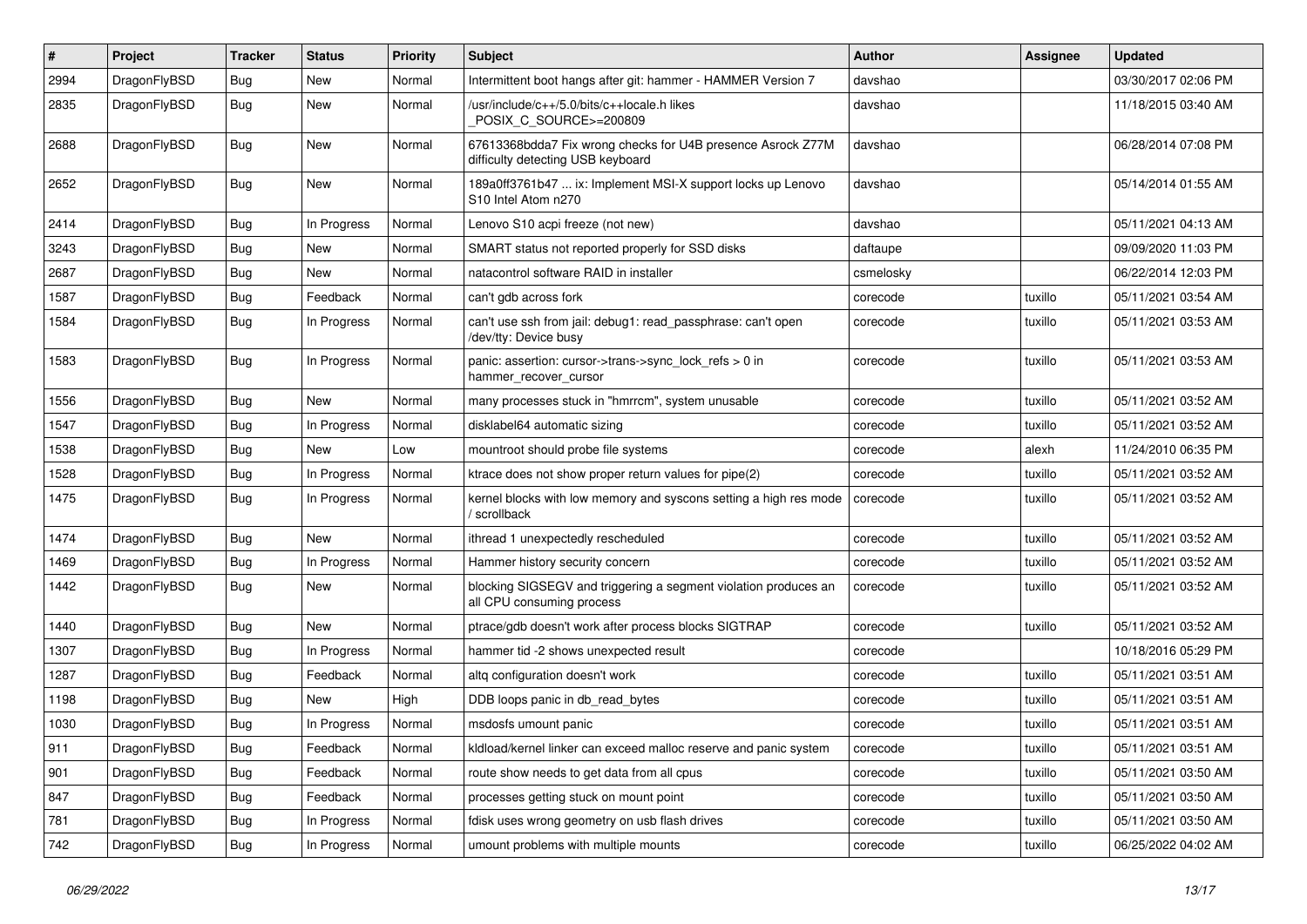| $\sharp$ | Project      | <b>Tracker</b> | <b>Status</b> | <b>Priority</b> | Subject                                                                                                       | <b>Author</b>      | Assignee | <b>Updated</b>      |
|----------|--------------|----------------|---------------|-----------------|---------------------------------------------------------------------------------------------------------------|--------------------|----------|---------------------|
| 731      | DragonFlyBSD | <b>Bug</b>     | New           | Normal          | system freeze on "slice too large"                                                                            | corecode           | tuxillo  | 06/25/2022 04:01 AM |
| 341      | DragonFlyBSD | Bug            | New           | Normal          | Vinum erroneously repors devices as busy                                                                      | corecode           | swildner | 01/21/2012 04:50 AM |
| 1481     | DragonFlyBSD | <b>Bug</b>     | Feedback      | Normal          | panic: assertion: kva_p(buf) in soopt_from_kbuf (after ipfw pipe<br>show, 2.2.1-R)                            | combiner           |          | 05/11/2021 04:01 AM |
| 2736     | DragonFlyBSD | Bug            | <b>New</b>    | High            | kernel panics on acpi_timer_probe function                                                                    | cnb                |          | 05/11/2021 03:55 AM |
| 2735     | DragonFlyBSD | <b>Bug</b>     | New           | Urgent          | iwn panics SYSSASSERT                                                                                         | cnb                |          | 05/11/2021 03:55 AM |
| 3280     | DragonFlyBSD | <b>Bug</b>     | New           | Normal          | KMS console and i915(4) not working in 6.0                                                                    | cmusser            |          | 07/10/2021 03:35 AM |
| 3139     | DragonFlyBSD | <b>Bug</b>     | New           | Normal          | USB Mouse Does Not Work in DragonflyBSD guest on VirtualBox                                                   | chiguy1256         |          | 06/24/2018 10:14 PM |
| 2859     | DragonFlyBSD | <b>Bug</b>     | New           | Low             | Installer configuration menu always highlights "Select timezone", no<br>matter which step was last completed. | cgag               |          | 12/02/2015 01:54 PM |
| 2858     | DragonFlyBSD | Bug            | <b>New</b>    | Low             | Installer "Local or UTC" question should have "No" selected by<br>default.                                    | cgag               |          | 12/02/2015 01:18 PM |
| 3143     | DragonFlyBSD | Bug            | <b>New</b>    | Normal          | assertion "0" failed in hammer2_inode_xop_chain_sync                                                          | cbin               |          | 07/18/2018 12:50 PM |
| 1618     | DragonFlyBSD | <b>Bug</b>     | Feedback      | Normal          | collision for 'struct pmap' when using RPC and <sys user.h=""></sys>                                          | carenas            |          | 05/11/2021 04:05 AM |
| 2319     | DragonFlyBSD | <b>Bug</b>     | New           | Normal          | crypt/passwd forward compat                                                                                   | c.turner1          |          | 02/28/2012 12:39 PM |
| 2265     | DragonFlyBSD | Bug            | New           | Normal          | mbsrtowcs does not properly handle invalid mbstate t in ps                                                    | c.turner1          | swildner | 01/10/2012 07:56 PM |
| 725      | DragonFlyBSD | Bug            | In Progress   | Low             | 'make distribution' fails w/'ro' /usr/obj                                                                     | c.turner           |          | 03/09/2013 01:01 PM |
| 2115     | DragonFlyBSD | Bug            | New           | Normal          | [msk] system freeze after receive some paquet                                                                 | bsdsx              |          | 08/22/2011 10:22 AM |
| 1521     | DragonFlyBSD | Bug            | Feedback      | Normal          | amd64 2.4 livecd won't mount root at boot                                                                     | bolapara           |          | 01/28/2018 03:45 AM |
| 1594     | DragonFlyBSD | Bug            | <b>New</b>    | Normal          | Kernel panic during boot from Live CD on Dell E6400                                                           | bodie              |          | 05/11/2021 03:54 AM |
| 3110     | DragonFlyBSD | Bug            | New           | Normal          | crash with ipfw3 under load                                                                                   | bnegre82           |          | 12/09/2017 06:22 AM |
| 3101     | DragonFlyBSD | Bug            | <b>New</b>    | Low             | PFI CGI install not working in dragonflybsd 5.0.1 USB install                                                 | bnegre82           |          | 05/11/2021 04:14 AM |
| 1882     | DragonFlyBSD | Bug            | <b>New</b>    | Low             | Idea for handling new USB vendor/device codes                                                                 | bmk                |          | 10/20/2010 12:15 PM |
| 3284     | DragonFlyBSD | Bug            | <b>New</b>    | Normal          | Wrong towlower() result for U+038A                                                                            | bhaible            |          | 07/10/2021 03:34 AM |
| 3283     | DragonFlyBSD | Bug            | New           | Normal          | mknodat() cannot create FIFOs                                                                                 | bhaible            |          | 07/10/2021 03:34 AM |
| 3282     | DragonFlyBSD | Bug            | <b>New</b>    | Normal          | unexpected errno value from fopen()                                                                           | bhaible            |          | 07/10/2021 03:34 AM |
| 3281     | DragonFlyBSD | Bug            | New           | Normal          | Crash after leaving unattended for a while                                                                    | bhaible            |          | 07/10/2021 03:32 AM |
| 1718     | DragonFlyBSD | Bug            | Feedback      | Normal          | IDE disk drive not detected by x86_64 2.6.1 Live CD                                                           | bcox               |          | 11/27/2021 08:25 AM |
| 3132     | DragonFlyBSD | Bug            | <b>New</b>    | Low             | unifdef mined                                                                                                 | bcallah            |          | 04/26/2018 08:34 PM |
| 331      | DragonFlyBSD | <b>Bug</b>     | In Progress   | Normal          | ftpsesame (aka Bridging S01E03)                                                                               | bastyaelvtars      |          | 03/09/2013 12:28 PM |
| 2107     | DragonFlyBSD | <b>Bug</b>     | New           | Normal          | 2.10.1 sata dvd drive issue                                                                                   | ausppc             |          | 07/31/2011 08:41 PM |
| 1148     | DragonFlyBSD | Bug            | In Progress   | Low             | BCM4311 wireless network adapter detected but not functional                                                  | archimedes.gaviola |          | 05/11/2021 04:00 AM |
| 3311     | DragonFlyBSD | <b>Bug</b>     | New           | Low             | TrueCrypt support may cause kernel crash                                                                      | arcade@b1t.name    |          | 04/29/2022 06:19 AM |
| 3278     | DragonFlyBSD | <b>Bug</b>     | New           | Normal          | Second screen image is distorted                                                                              | arcade@b1t.name    |          | 07/10/2021 03:36 AM |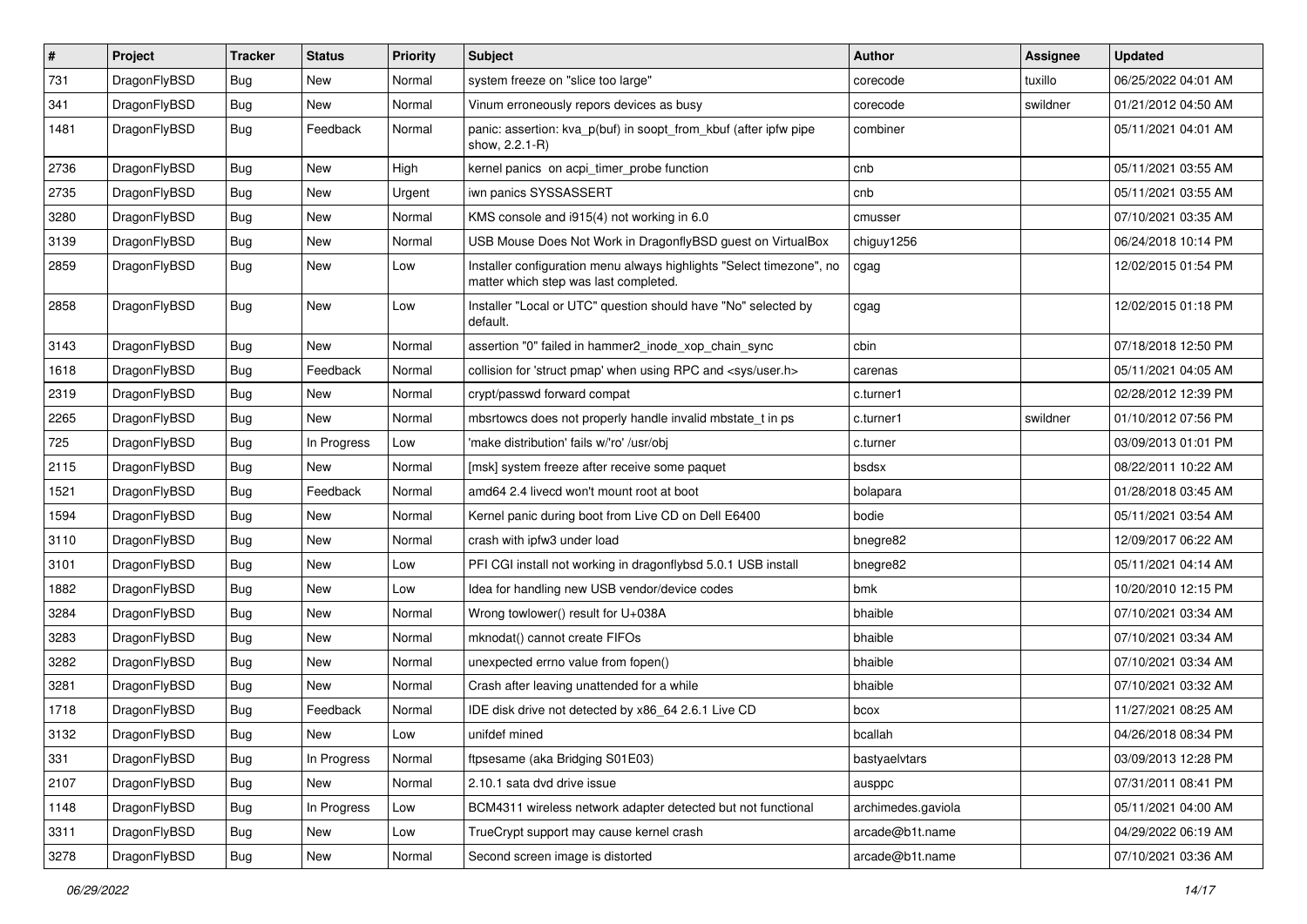| #    | Project      | <b>Tracker</b> | <b>Status</b> | <b>Priority</b> | Subject                                                                                                                      | <b>Author</b>      | <b>Assignee</b> | <b>Updated</b>      |
|------|--------------|----------------|---------------|-----------------|------------------------------------------------------------------------------------------------------------------------------|--------------------|-----------------|---------------------|
| 3209 | DragonFlyBSD | Bug            | New           | Normal          | svc has some minor bugs                                                                                                      | arcade@b1t.name    |                 | 10/24/2019 09:08 AM |
| 2882 | DragonFlyBSD | Bug            | New           | Low             | bridge sends packets from individual interfaces                                                                              | arcade@b1t.name    |                 | 01/09/2016 12:43 PM |
| 2878 | DragonFlyBSD | Bug            | New           | Low             | [fix] CCVER problem when using clang and cpu extensions<br>(intrinsics)                                                      | arcade@b1t.name    |                 | 06/24/2016 04:25 AM |
| 2877 | DragonFlyBSD | Bug            | <b>New</b>    | Low             | sed fails when working with UTF-8 locale and non-UTF symbols                                                                 | arcade@b1t.name    |                 | 12/30/2015 11:20 AM |
| 2520 | DragonFlyBSD | Bug            | New           | Normal          | panic: assertion "IS_SERIALIZED((ifp->if_serializer))" failed in<br>if_default_serialize_assert at /usr/src/sys/net/if.c:437 | ano                |                 | 03/09/2013 12:14 AM |
| 2329 | DragonFlyBSD | Bug            | <b>New</b>    | Normal          | ibm x3550 & acpi                                                                                                             | ano                |                 | 06/03/2014 11:37 AM |
| 1921 | DragonFlyBSD | Bug            | In Progress   | Normal          | we miss mlockall                                                                                                             | alexh              | tuxillo         | 06/18/2022 04:08 AM |
| 1714 | DragonFlyBSD | Bug            | New           | Low             | hwpmc                                                                                                                        | alexh              | swildner        | 08/18/2012 02:03 PM |
| 1824 | DragonFlyBSD | Bug            | Feedback      | Normal          | kernel panic, x86, 2.7.3.859.ge5104                                                                                          | akirchhoff135014   |                 | 03/10/2013 07:49 AM |
| 2210 | DragonFlyBSD | Bug            | <b>New</b>    | Normal          | Bugtracker cannot assign default project for new users                                                                       | ahuete.devel       |                 | 11/17/2011 11:30 AM |
| 3301 | DragonFlyBSD | Bug            | New           | Normal          | Gkrellm from the packages is not showing logged in users in main<br>window, logged in users always $== 0$                    | adrian             |                 | 01/08/2022 04:24 AM |
| 3300 | DragonFlyBSD | Bug            | New           | Normal          | Running Xvnc from TigerVNC package through the INETD daemon<br>in TCP WAIT mode fails hard                                   | adrian             |                 | 01/08/2022 04:25 AM |
| 3299 | DragonFlyBSD | Bug            | In Progress   | Normal          | DragonFlyBSD reports utterly wrong uptime (most of the time, right<br>after booting in)                                      | adrian             |                 | 11/11/2021 01:43 PM |
| 2250 | DragonFlyBSD | Bug            | <b>New</b>    | Normal          | Kernel panic                                                                                                                 | adamk              |                 | 11/23/2018 01:10 AM |
| 1941 | DragonFlyBSD | Bug            | New           | Normal          | wlan config crash                                                                                                            | abandon.every.hope |                 | 12/24/2010 07:54 PM |
| 2852 | DragonFlyBSD | Bug            | New           | Normal          | Hammer File System - hangs on undo during system boot / mount -<br>will not recover on DragonFlyBSD newer than 3.6.0         | abale              |                 | 05/11/2021 04:07 AM |
| 3120 | DragonFlyBSD | Bug            | New           | Normal          | Intel AC 8260 firmware does not load                                                                                         | Vintodrimmer       |                 | 08/28/2018 03:30 AM |
| 3240 | DragonFlyBSD | Bug            | <b>New</b>    | High            | compile error because of openssl with /usr/dports/security/rhash for<br>mysql 8 install                                      | <b>UlasSAYGIN</b>  |                 | 06/04/2020 08:05 AM |
| 3219 | DragonFlyBSD | Bug            | New           | Normal          | x11/xorg port can not be build                                                                                               | <b>UlasSAYGIN</b>  |                 | 03/31/2020 08:57 AM |
| 2595 | DragonFlyBSD | Bug            | New           | Normal          | DragonFly 3.4.3 crashes on SUN Blade X6250 with Qlogic ISP 2432<br>FC card                                                   | Turvamies          |                 | 10/07/2013 11:53 AM |
| 2493 | DragonFlyBSD | Bug            | New           | Normal          | vidcontrol: invalid video mode name                                                                                          | Svarov             |                 | 01/24/2013 09:55 AM |
| 1246 | DragonFlyBSD | Bug            | New           | Normal          | bad resolution (monitor desync) with livedvd                                                                                 | Przem0l            |                 | 02/18/2014 06:29 AM |
| 2499 | DragonFlyBSD | <b>Bug</b>     | In Progress   | Urgent          | DRAGONFLY_3_2 lockd not responding correctly                                                                                 | Nerzhul            |                 | 01/22/2013 12:47 PM |
| 3006 | DragonFlyBSD | Bug            | New           | Normal          | boot0cfg: panic in kern_udev.c in function _udev_dict_set_cstr when<br>installing in VirtualBox                              | MichiGreat         |                 | 04/01/2017 02:22 PM |
| 2453 | DragonFlyBSD | Bug            | New           | Normal          | panic: assertion "gd->gd_spinlocks == $0$ " failed                                                                           | Johannes.Hofmann   |                 | 11/12/2012 12:54 PM |
| 1850 | DragonFlyBSD | <b>Bug</b>     | New           | Normal          | volume-add on hammer root fs panic                                                                                           | Johannes.Hofmann   |                 | 04/18/2019 04:27 AM |
| 2620 | DragonFlyBSD | <b>Bug</b>     | New           | Normal          | moused problem                                                                                                               | FilippoMo          |                 | 12/20/2013 10:32 AM |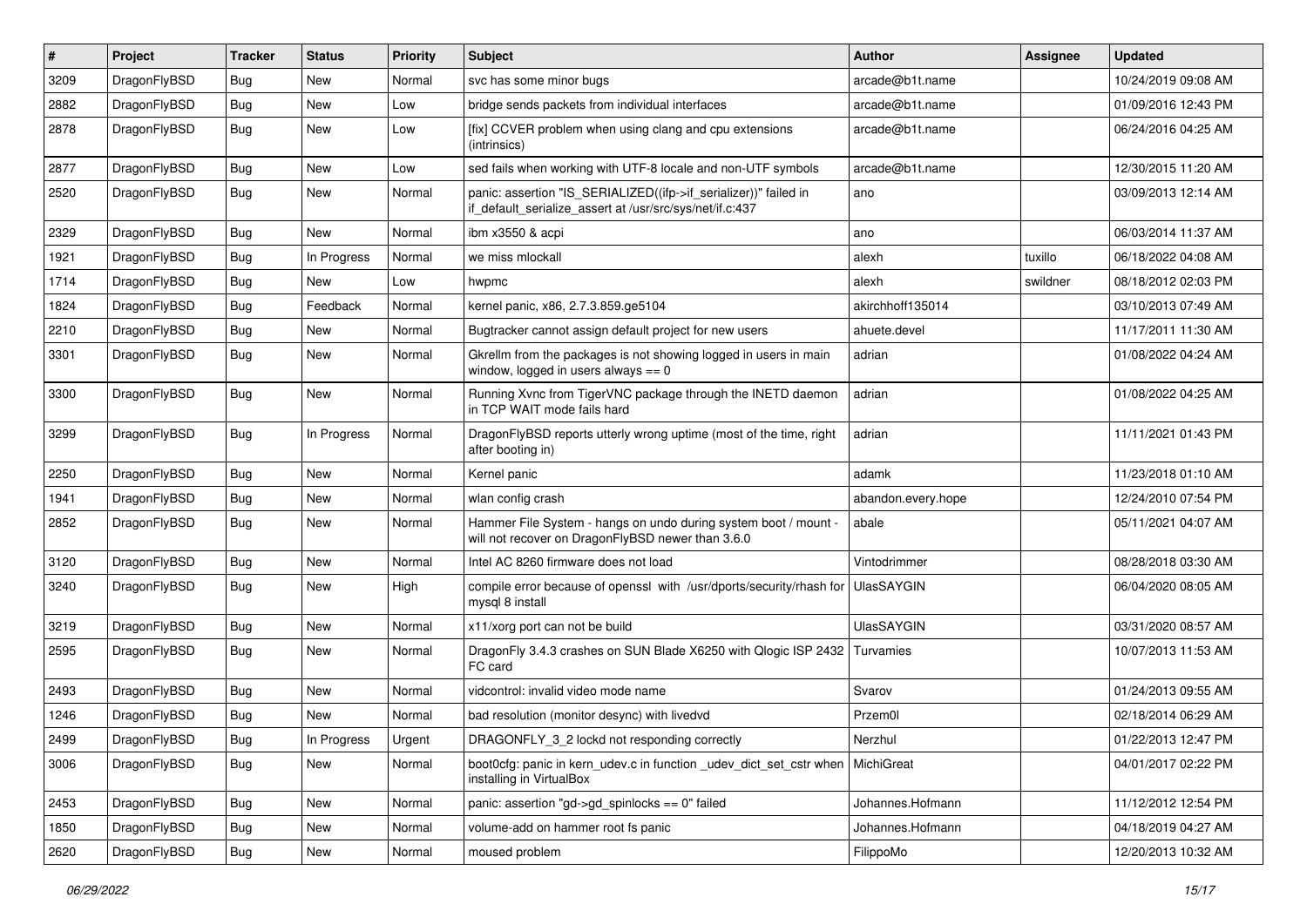| $\sharp$ | Project      | <b>Tracker</b> | <b>Status</b> | <b>Priority</b> | Subject                                                                                                                                                     | <b>Author</b>  | Assignee | <b>Updated</b>      |
|----------|--------------|----------------|---------------|-----------------|-------------------------------------------------------------------------------------------------------------------------------------------------------------|----------------|----------|---------------------|
| 2618     | DragonFlyBSD | Bug            | New           | Normal          | mouse problem on RELEASE-3_6_0                                                                                                                              | FilippoMo      |          | 12/20/2013 03:26 AM |
| 2617     | DragonFlyBSD | Bug            | Feedback      | Normal          | Possible issue with wireless mouse on 3.6 release                                                                                                           | FilippoMo      |          | 01/14/2015 03:42 PM |
| 989      | DragonFlyBSD | <b>Bug</b>     | New           | Normal          | installer/fdisk trouble with wrapped values                                                                                                                 | Discodestroyer |          | 02/18/2014 06:27 AM |
| 2806     | DragonFlyBSD | Bug            | New           | Normal          | failed to configure a link-local address on ath0 (errno = 22)                                                                                               | Chingyuan      |          | 05/25/2021 01:00 AM |
| 2870     | DragonFlyBSD | Bug            | <b>New</b>    | High            | Broken text and icons when glamor acceleration is used                                                                                                      | 375gnu         | ftigeot  | 01/31/2016 12:13 AM |
| 3194     | DragonFlyBSD | Bug            | <b>New</b>    | High            | Hammer kernel crash on mirror-stream of PFS after upgrade<br>(assertion "cursor->flags &<br>HAMMER_CURSOR_ITERATE_CHECK" failed in<br>hammer_btree_iterate) | Anonymous      |          | 06/29/2019 01:32 PM |
| 2297     | DragonFlyBSD | Bug            | <b>New</b>    | Normal          | strange NFS (client) error messages / problems                                                                                                              | Anonymous      |          | 02/19/2012 02:59 PM |
| 2292     | DragonFlyBSD | Bug            | <b>New</b>    | Normal          | re interface with jumbo frames (mtu larger than 1500) hangs after<br>some traffic                                                                           | Anonymous      |          | 01/31/2012 12:11 AM |
| 2052     | DragonFlyBSD | Bug            | New           | Normal          | Kernel panic: CPU APIC ID out of range                                                                                                                      | Anonymous      |          | 05/02/2011 11:06 AM |
| 1695     | DragonFlyBSD | Bug            | New           | Normal          | NFS-related system breakdown                                                                                                                                | Anonymous      |          | 04/10/2014 12:35 AM |
| 1397     | DragonFlyBSD | Bug            | Feedback      | Normal          | jobs -I output inconsistency when called from script                                                                                                        | Anonymous      | tuxillo  | 05/15/2022 05:07 AM |
| 1390     | DragonFlyBSD | Bug            | In Progress   | Normal          | Use id_t type for {get,set}priority()                                                                                                                       | Anonymous      | tuxillo  | 07/05/2019 02:18 AM |
| 3312     | DragonFlyBSD | Submit         | <b>New</b>    | Normal          | hammer2: redundant chain modify after chain creation                                                                                                        | tkusumi        |          | 05/15/2022 01:35 PM |
| 3142     | DragonFlyBSD | Submit         | New           | Normal          | lib/libdmsg: Unbreak using new API EVP CIPHER CTX new()                                                                                                     | tkusumi        |          | 07/08/2018 04:18 AM |
| 3135     | DragonFlyBSD | Submit         | New           | Normal          | Add EVFILT_RECV and EVFILT_SEND                                                                                                                             | tautolog       |          | 05/25/2018 09:59 PM |
| 2921     | DragonFlyBSD | Submit         | New           | Normal          | Allow moused to accept userland mouse events                                                                                                                | tautolog       |          | 05/11/2021 04:08 AM |
| 3160     | DragonFlyBSD | Submit         | In Progress   | Normal          | State the implementation difference in pkill/pgrep manual                                                                                                   | sevan          | tuxillo  | 06/03/2022 05:15 PM |
| 2933     | DragonFlyBSD | Submit         | New           | Normal          | Remove unix domain socket support from cat(1)                                                                                                               | sevan          |          | 08/01/2016 08:10 PM |
| 1192     | DragonFlyBSD | Submit         | <b>New</b>    | Normal          | KKASSERTs in sys/kern/uipc_{msg,socket}.c are too strict                                                                                                    | rumcic         |          | 05/11/2021 04:07 AM |
| 2098     | DragonFlyBSD | Submit         | New           | Normal          | [PATCH] correct ath man page example<br>(/usr/src/share/man/man4/ath.4)                                                                                     | nobody         |          | 11/15/2011 12:27 AM |
| 3206     | DragonFlyBSD | Submit         | <b>New</b>    | Normal          | update psm/kbd to FreeBSD 12.0 code                                                                                                                         | htse           |          | 10/05/2019 03:49 PM |
| 3201     | DragonFlyBSD | Submit         | New           | Normal          | Fixes make search display                                                                                                                                   | htse           |          | 08/20/2021 04:02 PM |
| 2122     | DragonFlyBSD | Submit         | New           | Normal          | [Review] Fixes to the VFS layer                                                                                                                             | ftigeot        |          | 05/31/2022 03:25 PM |
| 3276     | DragonFlyBSD | Submit         | New           | Normal          | Add option controlling whether gpt expand expands the last partition<br>(needs testing)                                                                     | falsifian      |          | 07/10/2021 03:35 AM |
| 3154     | DragonFlyBSD | Submit         | New           | Normal          | Update serial handling in bootloader                                                                                                                        | ddegroot       | dillon   | 11/06/2018 11:21 PM |
| 3147     | DragonFlyBSD | Submit         | New           | Normal          | Enable headless installation                                                                                                                                | ddegroot       |          | 10/09/2018 01:25 PM |
| 2790     | DragonFlyBSD | Submit         | New           | Low             | filedesc softrefs increment code factoring                                                                                                                  | dclink         |          | 02/21/2015 04:00 AM |
| 2721     | DragonFlyBSD | Submit         | Feedback      | Low             | Some few zalloc calls to objcache ones replacements                                                                                                         | dclink         | tuxillo  | 05/11/2021 04:08 AM |
| 2717     | DragonFlyBSD | Submit         | Feedback      | Normal          | Out of range numeric handling                                                                                                                               | dclink         | tuxillo  | 05/11/2021 04:08 AM |